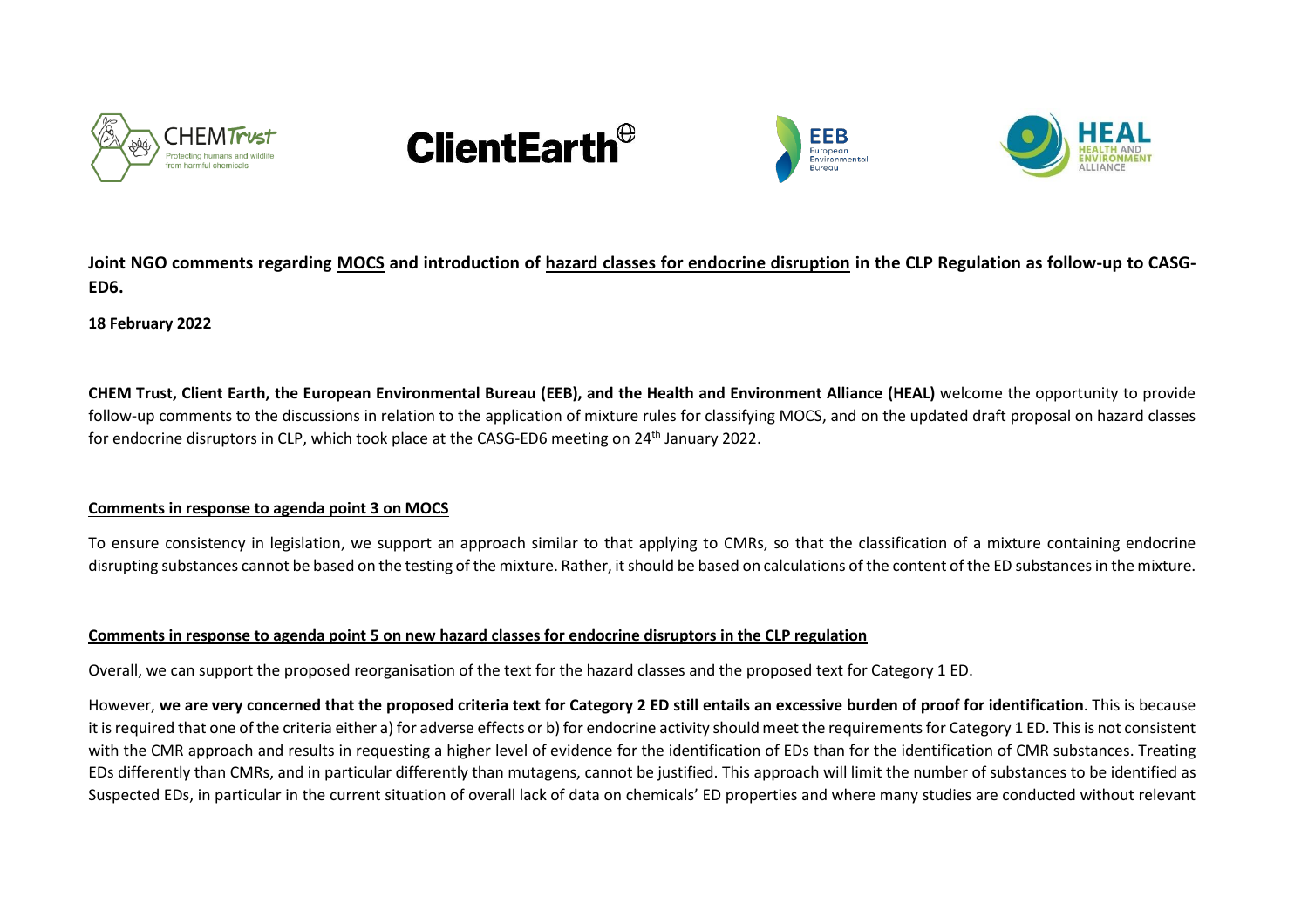ED endpoints, as well as in light of the shortcomings of validated test methods with relevant ED endpoints. The development of horizontal ED criteria has been delayed for nearly 10 years now, and the health of humans and the environment is not at all properly protected against exposure to endocrine disruptors.

It is also important that the criteria text is coherent with the data that are available today and will become available in the future. Therefore, the text should keep the possibility for inclusion of other data than from humans/animals open, in order to be prepared for future new assessments methods. Likewise, the criteria should allow for the increased use of grouping of chemicals for classification purposes in the future.

Considering how contentious and complex this issue is, it is essential to minimise the possibility for differences in interpretations and avoid any confusion in the terminology used. Unfortunately, section 3.11.1.1 creates confusion: it uses the word 'consequently', which does not reflect accurately the full definition of what endocrine disruptors are and as set by Category 1, which rightly uses the concept of "biologically plausible link". The word 'consequently' implies a different level of certainty than the latter and could create grounds for judicial dispute. Therefore, the text must be changed. A definition simply omitting the word 'consequently' would be fully aligned with the current interpretation of the WHO definition under EU law.

Furthermore, we recommend that section 3.11.2.3.5 about exclusion from classification is deleted, as this information seems odd in this context and is more relevant for a guidance document.

Setting generic concentration limits is a method widely used. However, it has severe limitations when it comes to non-threshold substances, and especially to EDs. The usual principles for toxicology cannot always be applied due to ED specificities: non-threshold substances, low dose effects and NMDRs. If generic concentration limits are included, the text should at least foresee a review of the relevance of using the approach in the next 4 years.

We do understand the reasons for not suggesting a pictogram for the ED hazard classes at this stage while awaiting negotiations under the GHS. However, a pictogram showing the ED hazard is a very important warning signal to the public and the industry. In the short run, many endocrine disruptors for human health may also be classified as Reprotoxicants and/or Carcinogens, and therefore be assigned a pictogram. However, two important aspects should be stressed: first, endocrine disruptors for the environment will not be assigned a pictogram at all. Second, very soon when more data and knowledge emerge, endocrine disruptors for human health will be classified on the basis of other adverse effects than Reprotoxicants and Carcinogens. In fact, Resorcinol is already an example illustrative of such a situation. Therefore, and because ED effects are of equivalent level of concern as those of CMRs, a specific pictogram is already needed now to reflect the ED hazard without awaiting GHS discussions.

Lastly, we strongly recommend that CLP further integrates the concept of grouping of chemicals based on their intrinsic properties, so that the legislation allows for classification of a substance based on grouping of substances.

In the following section, we have indicated specific suggestions for text changes (in yellow) with accompanying comments.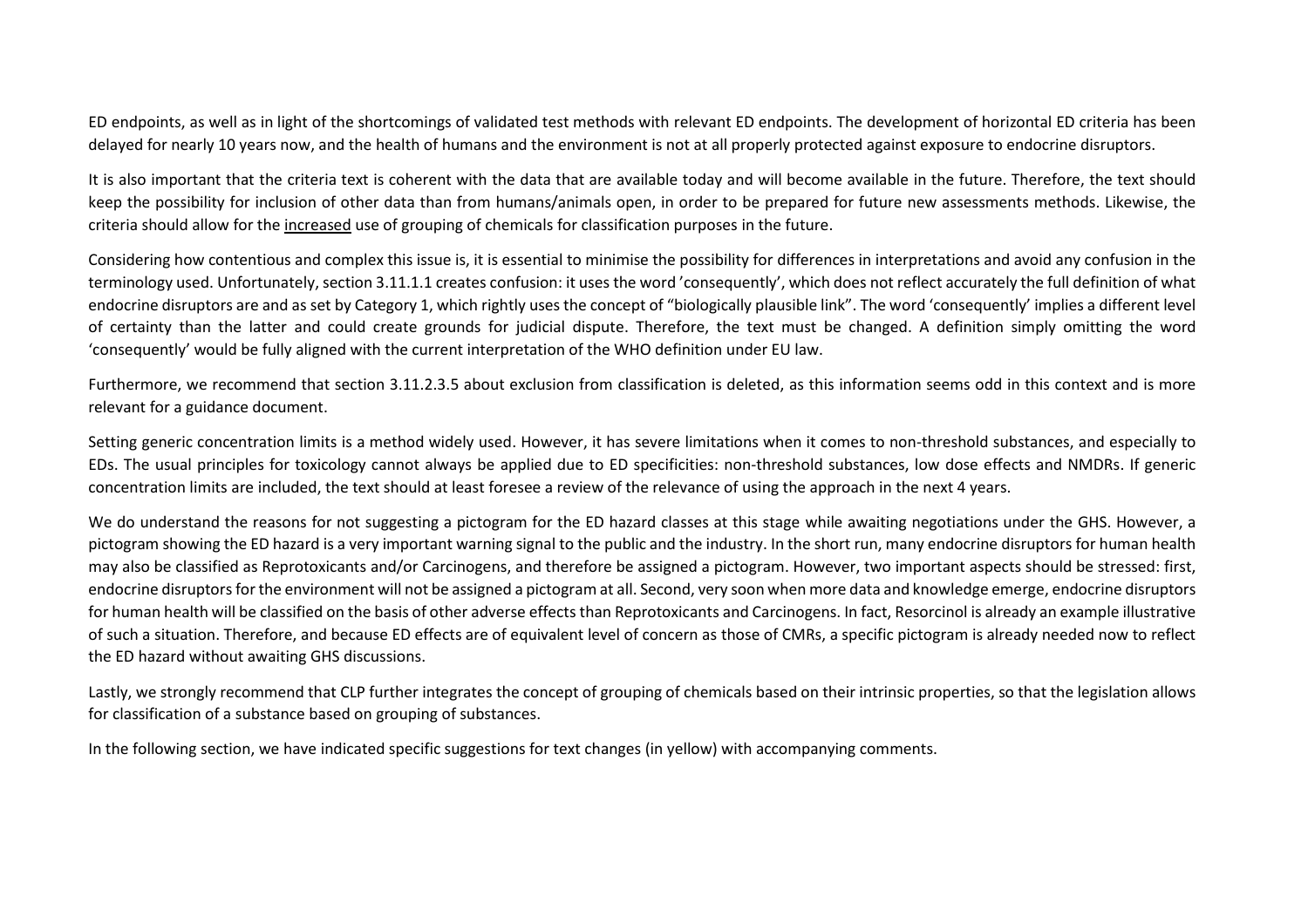## **Annex 1.A: Proposal of hazard class for human health**

| <b>Text proposal</b>                                                                                                                                                                                                                                                                                                                                                                              | <b>Proposal for text revisions</b>                                                                                                                                                                                                                         | <b>Our comments</b>                                                                                                                                                                                                                                                                                                                                                                                                                                                                                 |
|---------------------------------------------------------------------------------------------------------------------------------------------------------------------------------------------------------------------------------------------------------------------------------------------------------------------------------------------------------------------------------------------------|------------------------------------------------------------------------------------------------------------------------------------------------------------------------------------------------------------------------------------------------------------|-----------------------------------------------------------------------------------------------------------------------------------------------------------------------------------------------------------------------------------------------------------------------------------------------------------------------------------------------------------------------------------------------------------------------------------------------------------------------------------------------------|
| 3.11 Endocrine disrupting property for human health                                                                                                                                                                                                                                                                                                                                               | Endocrine disrupting property disruptor for<br>human health                                                                                                                                                                                                | We find it more consistent to use the wording<br>'endocrine disruptor for human health' as this<br>terminology is used in 3.11.1.1 and table<br>3.11.1.                                                                                                                                                                                                                                                                                                                                             |
| 3.11.1 Definitions and general considerations                                                                                                                                                                                                                                                                                                                                                     |                                                                                                                                                                                                                                                            |                                                                                                                                                                                                                                                                                                                                                                                                                                                                                                     |
| 3.11.1.1 Endocrine disruptor means a substance or a mixture of<br>substances that alters function(s) of the endocrine system and<br>consequently causes adverse health effects in an intact organism, or its<br>progeny, or (sub)populations.                                                                                                                                                     | 3.11.1.1 Endocrine disruptor means a<br>substance or a mixture of substances that<br>alters function(s) of the endocrine system<br>and <b>consequently</b> causes adverse health<br>effects in an intact organism, or its progeny,<br>or (sub)populations. | We strongly recommend deleting the word<br>'consequently' to avoid creating any<br>confusion.<br>The text for Category 1 and Category 2 clearly<br>defines that there should be a biologically<br>plausible link between the adverse effects<br>and the endocrine activity, therefore, it meets<br>the WHO definition. The proposed wording<br>already deviates from the WHO definition by<br>not including 'exogenous', as well as omitting<br>the reference to potential endocrine<br>disruptors. |
| 3.11.1.2 An adverse effect is defined for the purpose of section 3.11 as a<br>change in morphology, physiology, growth, development, reproduction<br>or lifespan of an organism, system or (sub)population that results in an<br>impairment of functional capacity, an impairment of the capacity to<br>compensate for additional stress or an increase in susceptibility to other<br>influences. |                                                                                                                                                                                                                                                            |                                                                                                                                                                                                                                                                                                                                                                                                                                                                                                     |
| 3.11.1.3 An endocrine activity is defined for the purpose of section 3.11<br>as an interaction with the endocrine system that can potentially result in<br>a response of the endocrine system, target organs and tissues. A                                                                                                                                                                       |                                                                                                                                                                                                                                                            |                                                                                                                                                                                                                                                                                                                                                                                                                                                                                                     |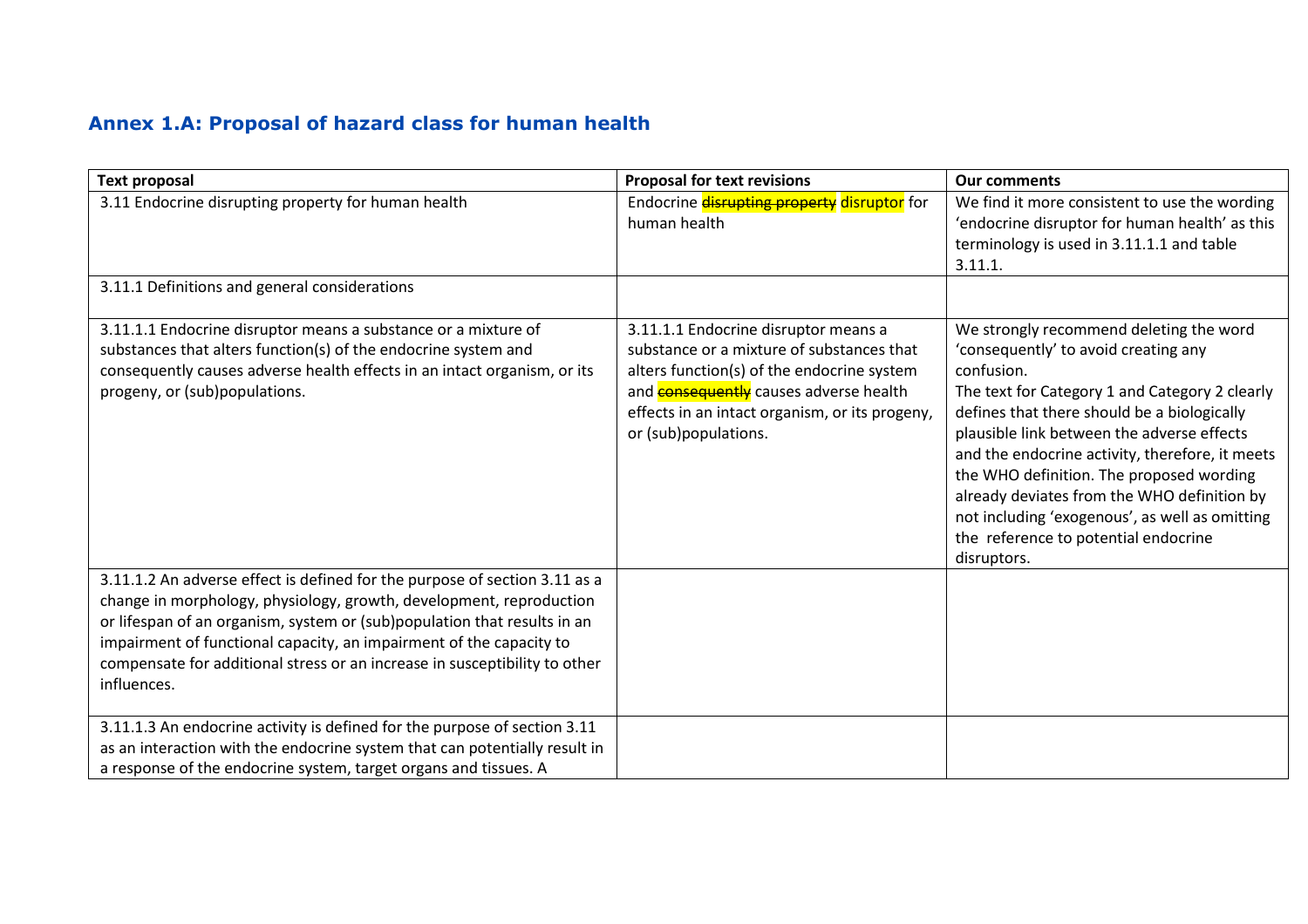|                                                                                                                                                                                                                                                                                | substance that has an endocrine activity has the potential to alter the<br>function(s) of the endocrine system.                                                                                                                                                                                                                                                                                                                                                                                                                                                                                                                                                      |                                                                                                                                                                                                                                                                                                                                                                                                                                                                                                          |                                                                                                                                                                                                                                                                                     |
|--------------------------------------------------------------------------------------------------------------------------------------------------------------------------------------------------------------------------------------------------------------------------------|----------------------------------------------------------------------------------------------------------------------------------------------------------------------------------------------------------------------------------------------------------------------------------------------------------------------------------------------------------------------------------------------------------------------------------------------------------------------------------------------------------------------------------------------------------------------------------------------------------------------------------------------------------------------|----------------------------------------------------------------------------------------------------------------------------------------------------------------------------------------------------------------------------------------------------------------------------------------------------------------------------------------------------------------------------------------------------------------------------------------------------------------------------------------------------------|-------------------------------------------------------------------------------------------------------------------------------------------------------------------------------------------------------------------------------------------------------------------------------------|
|                                                                                                                                                                                                                                                                                | 3.11.2 Classification criteria for substances                                                                                                                                                                                                                                                                                                                                                                                                                                                                                                                                                                                                                        |                                                                                                                                                                                                                                                                                                                                                                                                                                                                                                          |                                                                                                                                                                                                                                                                                     |
| 3.11.2.1 Hazard categories<br>For the purpose of classification for endocrine disrupting properties for<br>human health, substances are allocated to one of two categories based<br>on strength of evidence and additional considerations in a weight of<br>evidence approach. |                                                                                                                                                                                                                                                                                                                                                                                                                                                                                                                                                                                                                                                                      |                                                                                                                                                                                                                                                                                                                                                                                                                                                                                                          |                                                                                                                                                                                                                                                                                     |
|                                                                                                                                                                                                                                                                                | Table 3.11.1<br>Hazard categories for endocrine disruptors for human health                                                                                                                                                                                                                                                                                                                                                                                                                                                                                                                                                                                          |                                                                                                                                                                                                                                                                                                                                                                                                                                                                                                          |                                                                                                                                                                                                                                                                                     |
| Categories                                                                                                                                                                                                                                                                     | Criteria                                                                                                                                                                                                                                                                                                                                                                                                                                                                                                                                                                                                                                                             | do                                                                                                                                                                                                                                                                                                                                                                                                                                                                                                       |                                                                                                                                                                                                                                                                                     |
| CATEGORY 1                                                                                                                                                                                                                                                                     | Known or presumed endocrine disruptors for human<br>health                                                                                                                                                                                                                                                                                                                                                                                                                                                                                                                                                                                                           |                                                                                                                                                                                                                                                                                                                                                                                                                                                                                                          |                                                                                                                                                                                                                                                                                     |
|                                                                                                                                                                                                                                                                                | The classification in Category 1 is largely based on<br>evidence from human and/or animal data. Such data<br>shall provide evidence that the substance meets the 3<br>criteria below:<br>an adverse effect in an intact organism or its<br>a)<br>progeny; and<br>endocrine activity; and<br>b)<br>an endocrine disrupting mode of action, i.e.<br>$\mathsf{c}$<br>there is a biologically plausible link between<br>the endocrine activity and the adverse effect.<br>However, when there is information that raises doubt<br>about the relevance of the endocrine disrupting mode<br>of action for humans, classification in Category 2 may<br>be more appropriate. | The classification in Category 1 is largely<br>based on evidence from human and/or<br>animal data possibly supplemented by other<br>data. Such data shall provide evidence that<br>the substance meets the 3 criteria below:<br>a) an adverse effect in an intact<br>organism or its progeny; and<br>endocrine activity; and<br>b)<br>an endocrine disrupting mode of<br>c)<br>action, i.e. there is a biologically<br>plausible link between the<br>endocrine activity and the adverse<br>effect.<br>do | We strongly support this new wording for the<br>Category 1.<br>In addition, we recommend adding<br>a clear signal that human and animal data<br>can be supplemented by other data to<br>strengthen the WoE, and to be prepared<br>for future new alternative assessment<br>methods. |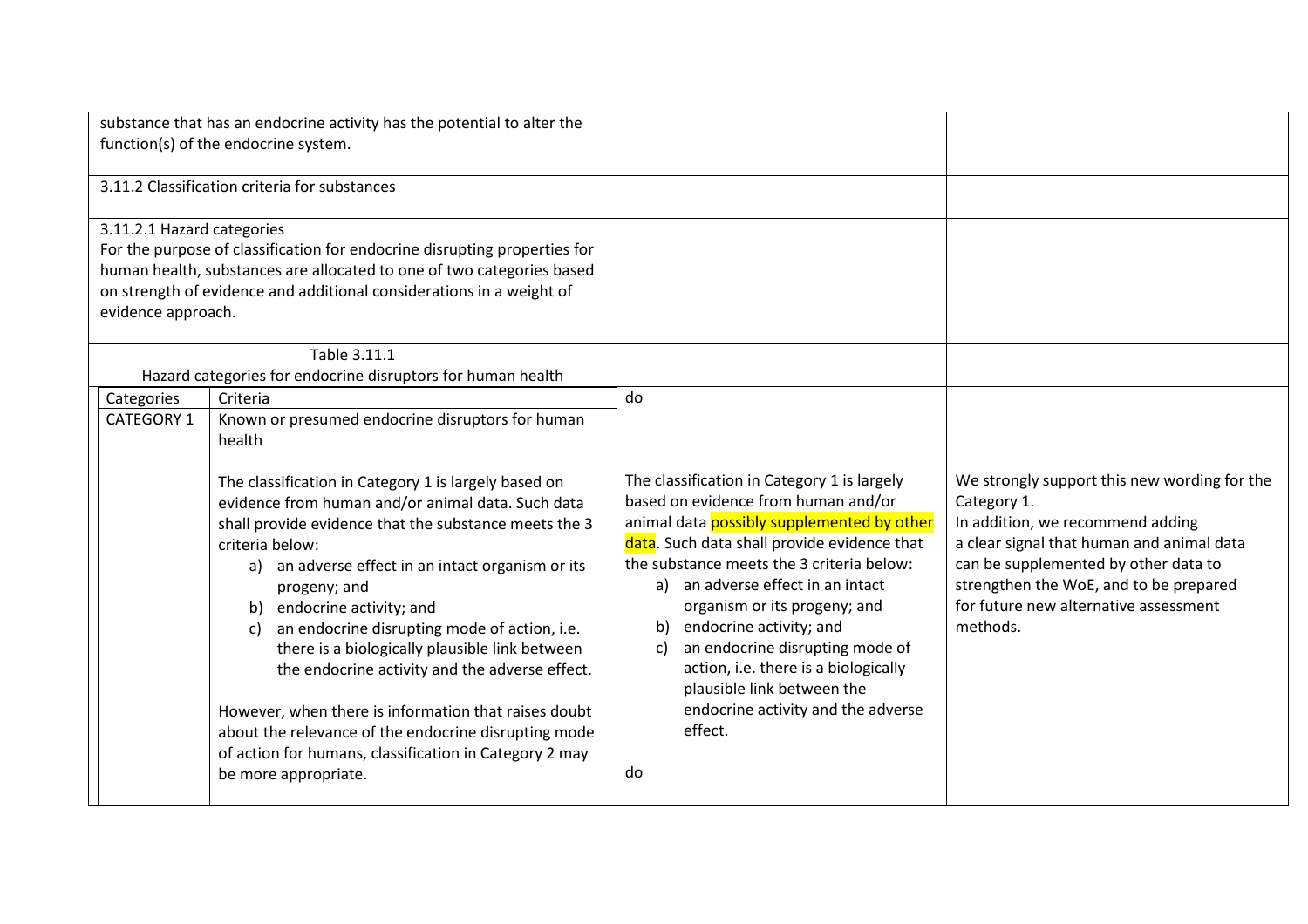| <b>CATEGORY 2</b>                | Suspected endocrine disruptors for human health                                                                                                                                                                                                                                                                                                                                                                                                                               |                                                                                                                                                                                                                                                                                                                                                                                                                                                                                                   |                                                                                                                                                                                                                                                                                                                                                                                                                                                                                                                                                                                                                                                                                                                     |
|----------------------------------|-------------------------------------------------------------------------------------------------------------------------------------------------------------------------------------------------------------------------------------------------------------------------------------------------------------------------------------------------------------------------------------------------------------------------------------------------------------------------------|---------------------------------------------------------------------------------------------------------------------------------------------------------------------------------------------------------------------------------------------------------------------------------------------------------------------------------------------------------------------------------------------------------------------------------------------------------------------------------------------------|---------------------------------------------------------------------------------------------------------------------------------------------------------------------------------------------------------------------------------------------------------------------------------------------------------------------------------------------------------------------------------------------------------------------------------------------------------------------------------------------------------------------------------------------------------------------------------------------------------------------------------------------------------------------------------------------------------------------|
|                                  | A substance is classified in Category 2 for endocrine<br>disrupting properties, if:<br>evidence is available to conclude that the<br>substance meets one of the two criteria (a or b)<br>above; and<br>for the remaining criterion (a or b), the<br>evidence is not sufficiently convincing to place<br>the substance in Category 1; and<br>for the third criterion (c), there must be<br>evidence that the endocrine disrupting mode of<br>action is biologically plausible. | A substance is classified in Category 2 for<br>endocrine disrupting properties, if:<br>-evidence is available to conclude that<br>the substance meets one of the two<br>criteria (a or b) above; and<br>the evidence for the remaining<br>criterion (a or b), the evidence is not<br>sufficiently convincing to place the<br>substance in Category 1; and<br>for the third criterion (c), there must<br>be evidence that the endocrine<br>disrupting mode of action is<br>biologically plausible. | We strongly recommend revising the text<br>proposal for Category 2. Currently, it still sets<br>a too high burden of proof for identification of<br>Suspected EDs, as it requires that one of the<br>two criteria (a or b) meet the requirements<br>for Category 1 ED. This is not consistent<br>with the CMR approach, and rather requires<br>a higher level of evidence than required to be<br>classified as CMR.<br>Further, if adopted, this approach will limit the<br>number of substances identified as Suspected<br>EDs. It is concerning in the current situation of<br>overall lack of data on substances with ED<br>properties and shortcomings of validated test<br>methods with relevant ED endpoints. |
|                                  | Where there is evidence demonstrating that the adverse effects<br>identified are not relevant to humans, the substance should not be<br>considered an endocrine disruptor for human health.                                                                                                                                                                                                                                                                                   | Where there is evidence demonstrating that<br>the adverse effects and the endocrine<br>activity identified are not relevant to<br>humans, the substance should not be<br>considered an endocrine disruptor for<br>human health.                                                                                                                                                                                                                                                                   | We strongly recommend either adding<br>'and the endocrine activity', or fully deleting<br>this sentence, as long as all the consequences<br>of endocrine disruption have not been fully<br>explored.<br>Human relevance should be considered<br>by default.                                                                                                                                                                                                                                                                                                                                                                                                                                                         |
| 3.11.2.2 Basis of classification |                                                                                                                                                                                                                                                                                                                                                                                                                                                                               |                                                                                                                                                                                                                                                                                                                                                                                                                                                                                                   |                                                                                                                                                                                                                                                                                                                                                                                                                                                                                                                                                                                                                                                                                                                     |
|                                  | Classification is made on the basis of the appropriate criteria, outlined<br>above, and an assessment of the weight of evidence of each of the<br>criteria (see section 1.1.1). Classification as an endocrine disruptor for<br>human health is intended to be used for substances which have an<br>intrinsic, specific property to produce an endocrine-related adverse                                                                                                      | Classification is made on the basis of the<br>appropriate criteria, outlined above, and an<br>assessment of the total weight of evidence<br>of each of the criteria (see section 1.1.1).<br>Classification as an endocrine disruptor for                                                                                                                                                                                                                                                          | The text should follow the existing CLP<br>approach of Weight of Evidence<br>determination.<br>Please, align the text with the similar text for<br>classification for the environment in 4.2.2.2.                                                                                                                                                                                                                                                                                                                                                                                                                                                                                                                   |
| effect.                          |                                                                                                                                                                                                                                                                                                                                                                                                                                                                               | human health is intended to be used for                                                                                                                                                                                                                                                                                                                                                                                                                                                           |                                                                                                                                                                                                                                                                                                                                                                                                                                                                                                                                                                                                                                                                                                                     |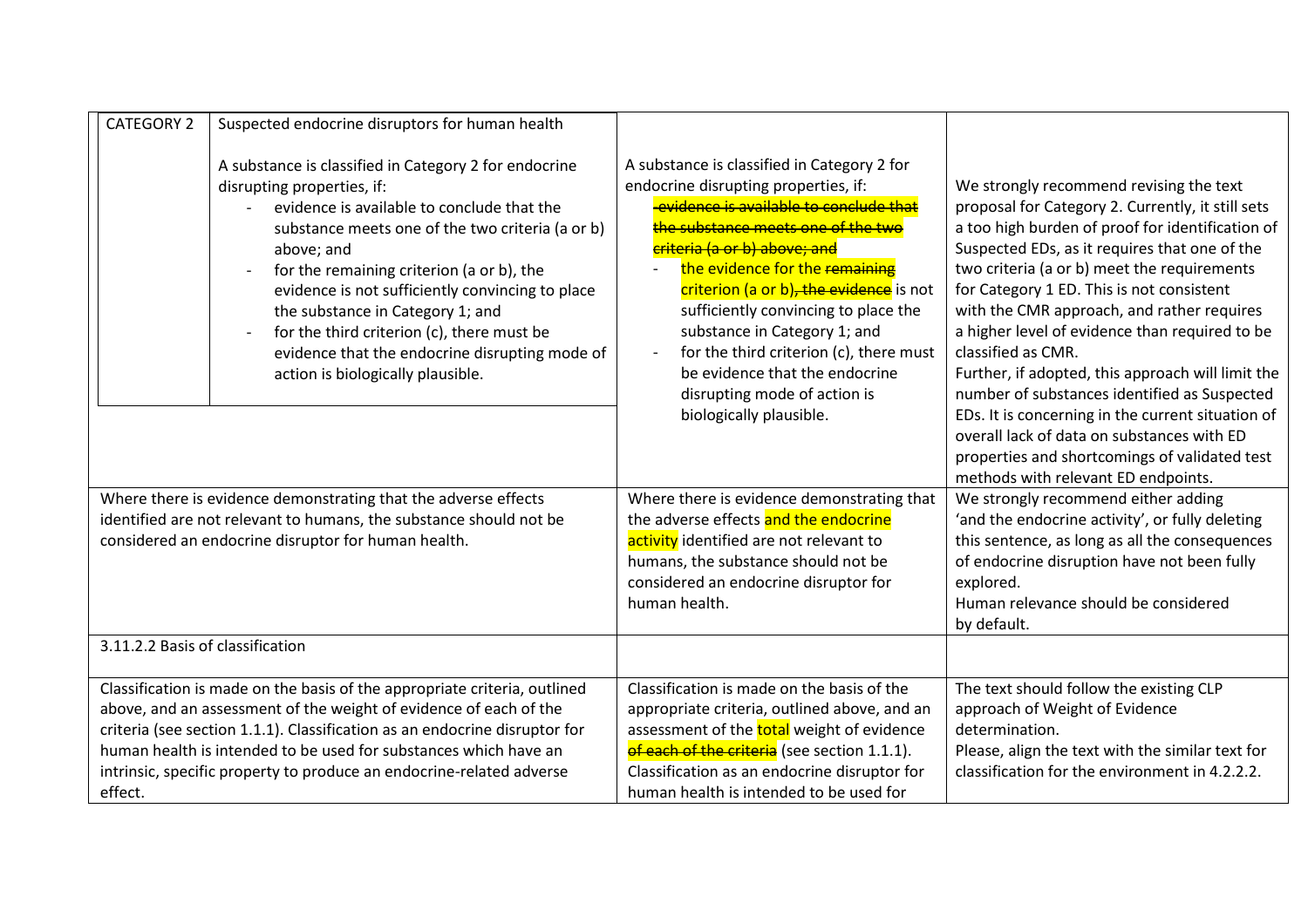| Endocrine-related adverse effects shall have been observed in the<br>absence of other toxic effects, or if occurring together with other toxic<br>effects the endocrine-related adverse effects are considered not to be a<br>secondary non-specific consequence of the other toxic effects.                                                                                                                                                                                                                                                                                                                                                                                                                                                                                          | substances which have an intrinsic, specific<br>property to produce an endocrine-related<br>adverse effect. |                                                                                                                                                                                                                                            |
|---------------------------------------------------------------------------------------------------------------------------------------------------------------------------------------------------------------------------------------------------------------------------------------------------------------------------------------------------------------------------------------------------------------------------------------------------------------------------------------------------------------------------------------------------------------------------------------------------------------------------------------------------------------------------------------------------------------------------------------------------------------------------------------|-------------------------------------------------------------------------------------------------------------|--------------------------------------------------------------------------------------------------------------------------------------------------------------------------------------------------------------------------------------------|
| 3.11.2.3 Weight of evidence                                                                                                                                                                                                                                                                                                                                                                                                                                                                                                                                                                                                                                                                                                                                                           |                                                                                                             |                                                                                                                                                                                                                                            |
| 3.11.2.3.1 A weight of evidence determination (see section 1.1.1) means<br>that all available relevant scientific data (e.g. in vivo studies or<br>adequately validated alternative test systems predictive of adverse<br>effects in humans or animals; as well as in vivo, in vitro, or, if applicable,<br>in silico studies and data from analogous substances using structure-<br>activity relationship (SAR), informing about endocrine modes of action)<br>are considered together, including peer-reviewed published studies and<br>additional acceptable data.                                                                                                                                                                                                                 |                                                                                                             | We strongly recommend that CLP further<br>integrates the concept of grouping chemicals<br>based on their intrinsic properties, so that the<br>legislation allows for classification of a<br>substance based on grouping of substances.     |
| 3.11.2.3.2 In applying the weight of evidence determination, the<br>assessment of the scientific evidence shall, in particular, consider all of<br>the following factors:<br>both positive and negative results;<br>(a)<br>the relevance of the study designs, for the assessment of adverse<br>(b)<br>effects and of the endocrine activity;<br>the quality and consistency of the data, considering the pattern<br>(c)<br>and coherence of the results within and between studies of a<br>similar design and across different species;<br>the route of exposure, toxicokinetic and metabolism studies;<br>(d)<br>the concept of the limit dose, and international guidelines on<br>(e)<br>maximum recommended doses and for assessing confounding<br>effects of excessive toxicity; | Delete this section                                                                                         | We recommend deleting this section.<br>As currently drafted, it only indicates<br>generalities on good scientific practise, which<br>come across as rather superfluous and would<br>be more relevant to include in a guidance<br>document. |
| 3.11.2.3.3 Using a weight of evidence approach, the link between the<br>adverse effect(s) and the endocrine activity shall be established based on                                                                                                                                                                                                                                                                                                                                                                                                                                                                                                                                                                                                                                    |                                                                                                             |                                                                                                                                                                                                                                            |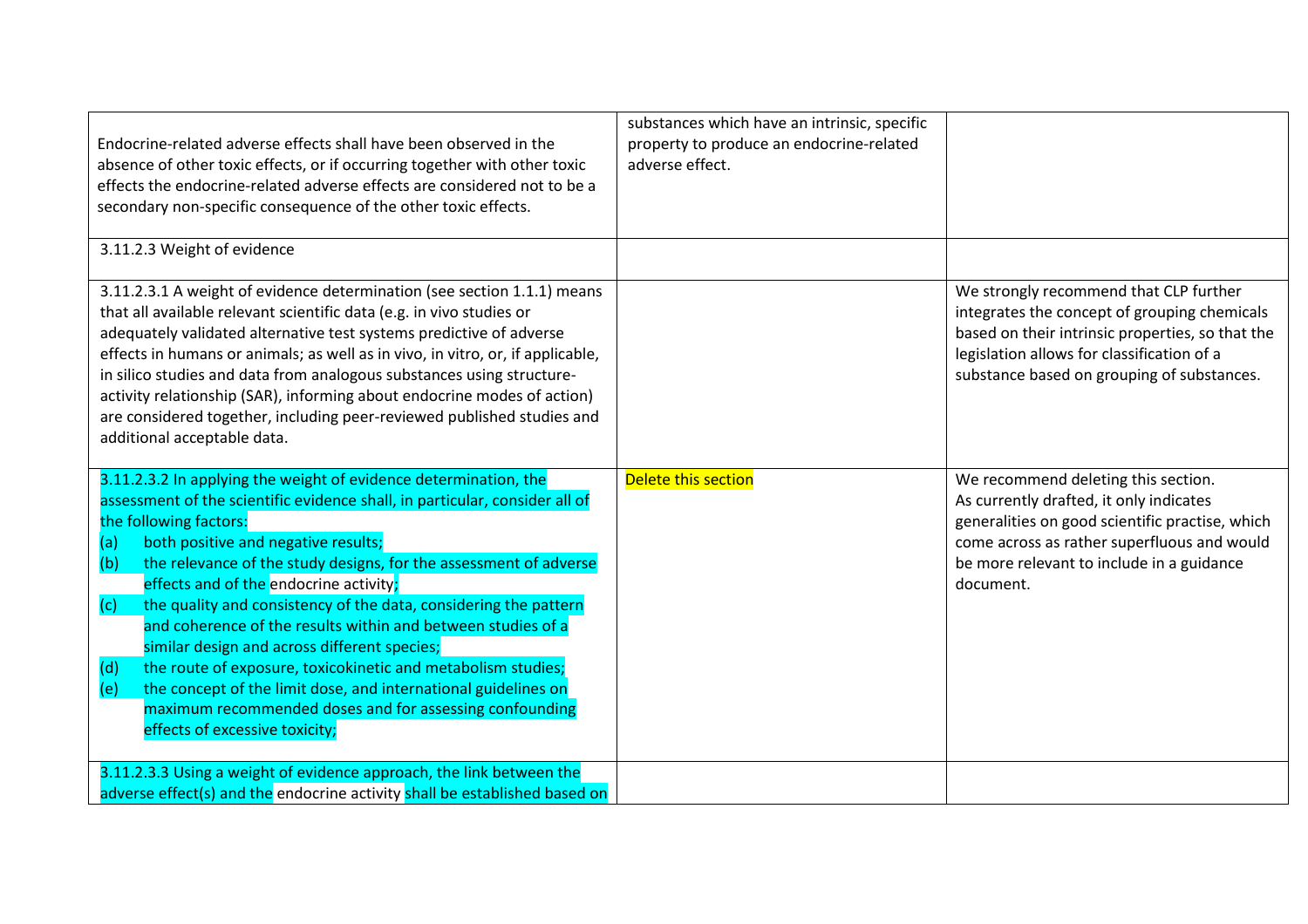| biological plausibility, which shall be determined in the light of current<br>scientific knowledge.                                                                                                                                                                                                                                                                                                                                                                                                                                                                                                                                                                                                                                                                                                                                                                                                 |                     |                                                                                                                                                                                                                                                                                                                                                                                                                                                                                                                                                                                                                                                                                                                                                                                                                                                                                                                                                                                                                                  |
|-----------------------------------------------------------------------------------------------------------------------------------------------------------------------------------------------------------------------------------------------------------------------------------------------------------------------------------------------------------------------------------------------------------------------------------------------------------------------------------------------------------------------------------------------------------------------------------------------------------------------------------------------------------------------------------------------------------------------------------------------------------------------------------------------------------------------------------------------------------------------------------------------------|---------------------|----------------------------------------------------------------------------------------------------------------------------------------------------------------------------------------------------------------------------------------------------------------------------------------------------------------------------------------------------------------------------------------------------------------------------------------------------------------------------------------------------------------------------------------------------------------------------------------------------------------------------------------------------------------------------------------------------------------------------------------------------------------------------------------------------------------------------------------------------------------------------------------------------------------------------------------------------------------------------------------------------------------------------------|
| 3.11.2.3.4 Evidence used for the classification of a substance as an<br>endocrine disruptor for the environment in section 4.2 should be<br>considered to assess the classification of the substance as endocrine<br>disruptor for human health in the current section 3.11.                                                                                                                                                                                                                                                                                                                                                                                                                                                                                                                                                                                                                        |                     |                                                                                                                                                                                                                                                                                                                                                                                                                                                                                                                                                                                                                                                                                                                                                                                                                                                                                                                                                                                                                                  |
| 3.11.2.3.5 Evidence considered not to support classification for<br>endocrine disruption<br>It is recognised that evidence may be seen in humans, animals and/or in<br>vitro that do not justify classification. Such effects include, but are not<br>limited to:<br>(a) evidence on adversity, endocrine activity or biological plausibility<br>such as<br>the available information is sufficient to postulate a non-<br>i.<br>endocrine mode of action where an endocrine mode of<br>action can conclusively be excluded;<br>the structural or functional relationship between the key<br>ii.<br>events that result in the specific adverse effect is not<br>understood and considered implausible.<br>substance-induced species-specific mechanisms of toxicity, i.e.<br>(b)<br>demonstrated with reasonable certainty to be not relevant for<br>human health, shall not justify classification | Delete this section | We strongly recommend deleting this entire<br>section as detailed in our comments as<br>follow-up to CASG-ED4. Further, we rather<br>recommend adding a section on what<br>evidence is needed for classification as ED.<br>The CLP defines evidence needed for<br>classification of hazardous substances and it<br>seems therefore odd to introduce some<br>examples of evidence that does not support<br>classification because there may be many<br>examples of this. We also find this text very<br>challenging, and it can be the subject of many<br>scientific discussions.<br>Further, this exclusion from classification is<br>based on the current scientific knowledge,<br>without considering the huge knowledge gap<br>on many aspects of endocrine disruption.<br>Knowledge advances continuously and<br>therefore, evidence should not be excluded<br>because it is not yet understood, or be<br>considered implausible with the current state<br>of knowledge.<br>In all circumstances, this text is more relevant |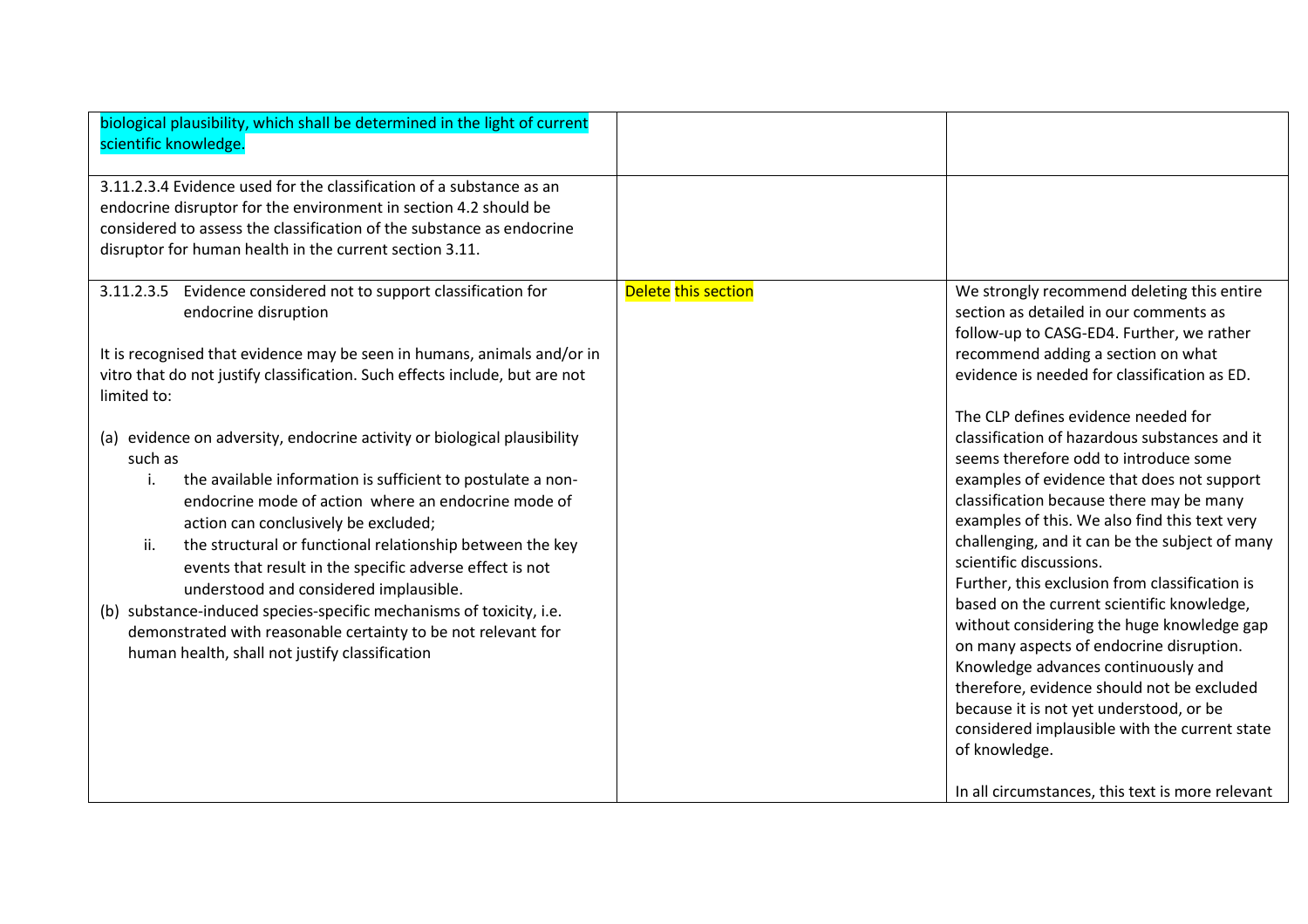|                                                                                                                                                              |                                                                          |                      |               | for a guidance document.                                                                    |
|--------------------------------------------------------------------------------------------------------------------------------------------------------------|--------------------------------------------------------------------------|----------------------|---------------|---------------------------------------------------------------------------------------------|
| 3.11.3 Classification criteria for mixtures                                                                                                                  |                                                                          |                      |               |                                                                                             |
|                                                                                                                                                              | 3.11.3.1 Classification of mixtures when data are available for all      |                      |               |                                                                                             |
|                                                                                                                                                              | ingredients or only for some ingredients of the mixture                  |                      |               |                                                                                             |
|                                                                                                                                                              | 3.11.3.1.1 The mixture shall be classified as an endocrine disruptor for |                      |               |                                                                                             |
|                                                                                                                                                              | human health when at least one ingredient has been classified as a       |                      |               |                                                                                             |
|                                                                                                                                                              | Category 1 or Category 2 endocrine disruptor for human health and is     |                      |               |                                                                                             |
|                                                                                                                                                              | present at or above the appropriate generic concentration limit as       |                      |               |                                                                                             |
|                                                                                                                                                              | shown in Table 3.11.2 for Category 1 and Category 2, respectively.       |                      |               |                                                                                             |
|                                                                                                                                                              | Table 3.11.2                                                             |                      |               |                                                                                             |
| Generic concentration limits of ingredients of a mixture classified as<br>endocrine disruptor for human health that trigger classification of the<br>mixture |                                                                          |                      |               |                                                                                             |
| Ingredient classified                                                                                                                                        | Generic concentration limits triggering                                  |                      | <b>Delete</b> | As stated in our comments as follow-up to                                                   |
| as:                                                                                                                                                          | classification of a mixture as:                                          |                      |               | CASG-ED4, it is problematic from a scientific                                               |
|                                                                                                                                                              | Category 1 endocrine                                                     | Category 2 endocrine |               | point to introduce generic concentration limits                                             |
|                                                                                                                                                              | disruptor for human                                                      | disruptor for human  |               | for EDs. Some of the special characteristics of                                             |
|                                                                                                                                                              | health                                                                   | health               |               | endocrine disruptors include the fact that                                                  |
| Category 1<br>endocrine disruptor                                                                                                                            | $\geq 0.1 \%$                                                            |                      |               | protective thresholds cannot be set with<br>sufficient certainty, the existence of low dose |
| for human health                                                                                                                                             |                                                                          |                      |               | effects, and non-monotonic dose responses.<br>Moreover, because substances have various     |
| Category 2                                                                                                                                                   |                                                                          | $\geq 1$ %           |               | modes of action, the usual principles in                                                    |
| endocrine disruptor<br>for human health                                                                                                                      |                                                                          |                      |               | toxicology cannot easily be transferred to                                                  |
|                                                                                                                                                              |                                                                          |                      |               | endocrine disruptors.                                                                       |
| Note: The concentration limits in Table 3.11.2 apply to solids and liquids<br>(w/w units) as well as gases (v/v units).                                      |                                                                          |                      |               |                                                                                             |
|                                                                                                                                                              |                                                                          |                      |               |                                                                                             |
|                                                                                                                                                              | 3.11.3.2 Classification of mixtures when data are available for the      |                      |               |                                                                                             |
| complete mixture                                                                                                                                             |                                                                          |                      |               |                                                                                             |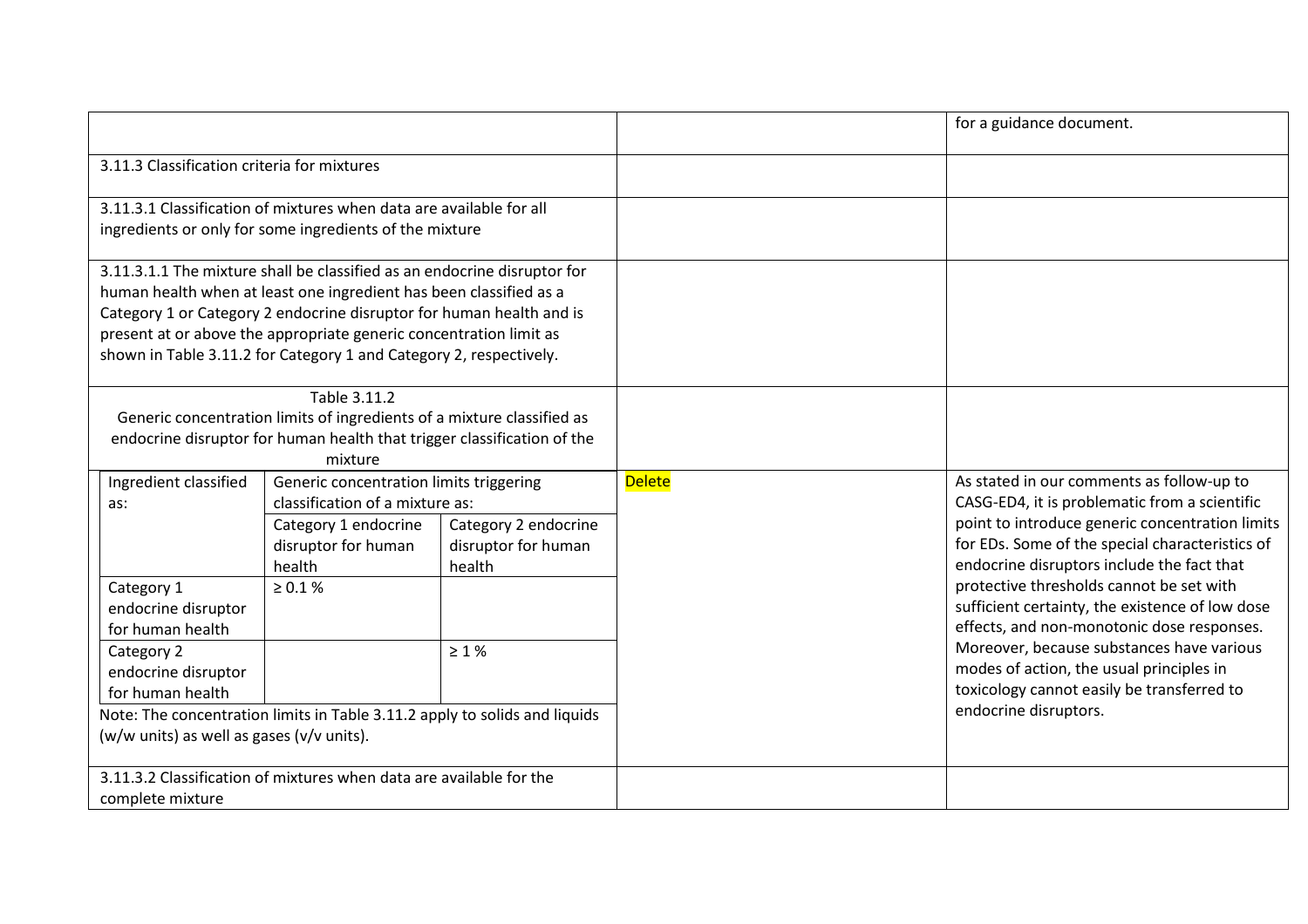| 3.11.3.2.1 Classification of mixtures will be based on the available test   |                      |                                   |
|-----------------------------------------------------------------------------|----------------------|-----------------------------------|
| data for the individual ingredients of the mixture using concentration      |                      |                                   |
| limits for the ingredients classified as endocrine disruptor for human      |                      |                                   |
| health. On a case-by-case basis, test data on mixtures may be used for      |                      |                                   |
| classification when demonstrating effects that have not been established    |                      |                                   |
| from the evaluation based on the individual ingredients. In such cases,     |                      |                                   |
| the test results for the mixture as a whole shall be conclusive taking into |                      |                                   |
| account dose and other factors such as duration, observations,              |                      |                                   |
| sensitivity and statistical analysis of endocrine disrupting test systems.  |                      |                                   |
| Adequate documentation supporting the classification shall be retained      |                      |                                   |
| and made available for review upon request.                                 |                      |                                   |
|                                                                             |                      |                                   |
| 3.11.3.3 Classification of mixtures when data are not available for the     |                      |                                   |
| complete mixture: bridging principles                                       |                      |                                   |
| 3.11.3.3.1 Where the mixture itself has not been tested to determine its    |                      |                                   |
| endocrine disrupting properties for human health, but there are             |                      |                                   |
| sufficient data on the individual ingredients and similar tested mixtures   |                      |                                   |
| (subject to paragraph 3.11.3.2.1) to adequately characterise the hazards    |                      |                                   |
| of the mixture, these data shall be used in accordance with the             |                      |                                   |
| applicable bridging rules set out in section 1.1.3.                         |                      |                                   |
|                                                                             |                      |                                   |
| 3.11.4 Hazard Communication                                                 |                      |                                   |
|                                                                             |                      |                                   |
| 3.11.4.1 Label elements shall be used in accordance with Table 3.11.3,      |                      |                                   |
| for substances or mixtures meeting the criteria for classification in this  |                      |                                   |
| hazard class.                                                               |                      |                                   |
| Table 3.11.3                                                                |                      |                                   |
| Label elements of endocrine disrupting properties for human health          |                      |                                   |
| Classification<br>Category 1                                                | Category 2           | We can support the new hazard and |
| Symbol/pictogram<br>No pictogram is used                                    | No pictogram is used | precautionary statements.         |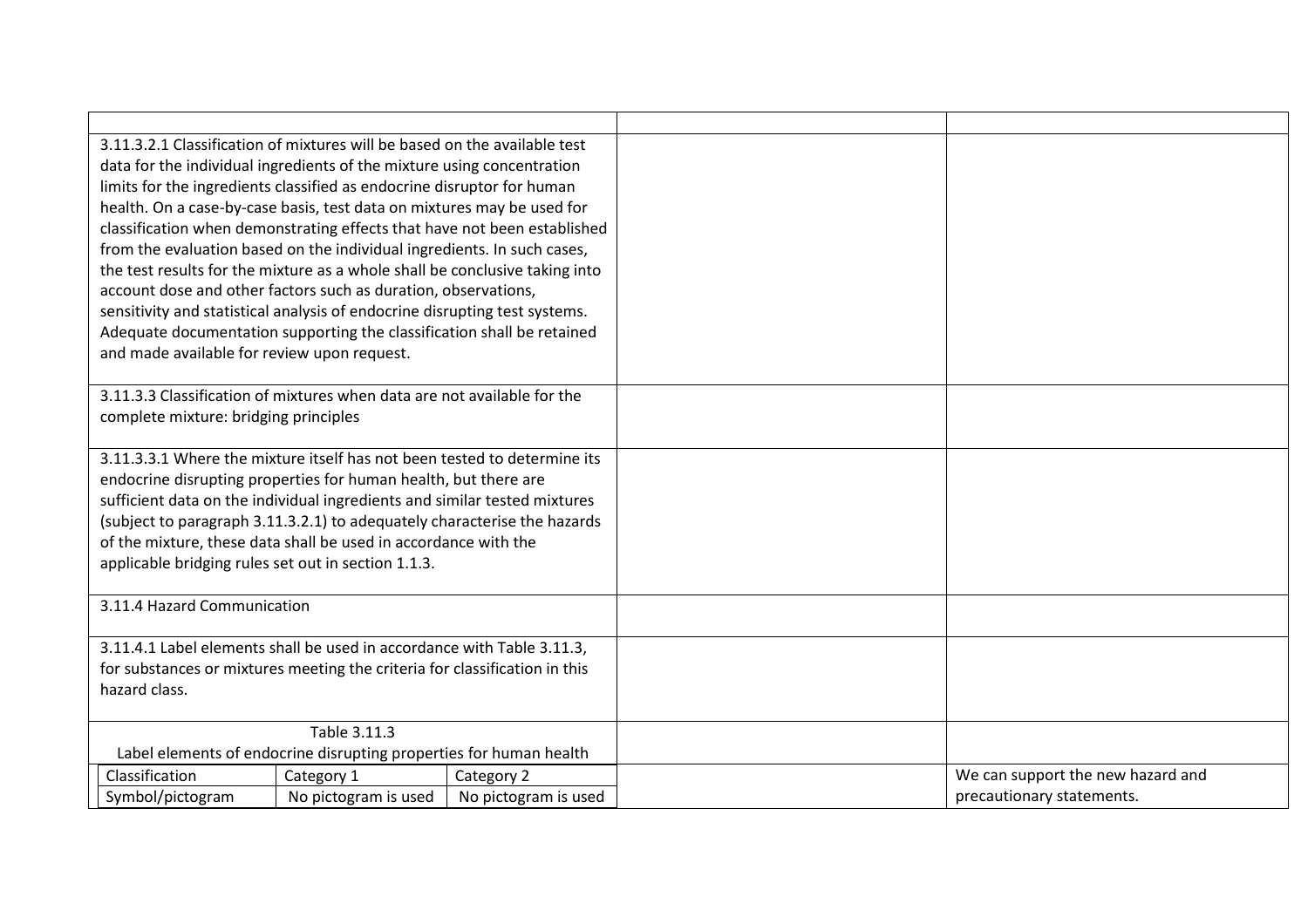| Signal Word                 | Danger                   | Warning                  |
|-----------------------------|--------------------------|--------------------------|
| <b>Hazard Statement</b>     | <b>EUHXXX: May cause</b> | <b>EUHXXX: Suspected</b> |
|                             | endocrine disruption     | of causing endocrine     |
|                             | in humans                | disruption in humans     |
| Precautionary               | P203                     | P <sub>203</sub>         |
| <b>Statement Prevention</b> | P263                     | P <sub>263</sub>         |
|                             | P280                     | P <sub>280</sub>         |
| Precautionary               | P308 + P313              | $P308 + P313$            |
| <b>Statement Response</b>   |                          |                          |
| Precautionary               | P405                     | P405                     |
| <b>Statement Storage</b>    |                          |                          |
| Precautionary               | P501                     | P501                     |
| <b>Statement Disposal</b>   |                          |                          |
|                             |                          |                          |
|                             |                          |                          |
|                             |                          |                          |

However, we strongly support using a pictogram for the ED hazard in line with the CMR approach. Although many ED substances will also be classified as CMR, and therefore be assigned a pictogram, in the future many more substances will be classified as EDs on the basis of other endpoints than CMR, e.g. disruption of the immune or thyroid system and thus, there is a need for a pictogram specific for the ED hazard. Resorcinol is already an example of such a situation. In case it is decided to await the ED criteria discussions under the GHS before deciding on a pictogram, then a clear deadline for introducing a pictogram for the ED hazard should be inserted in the legal text.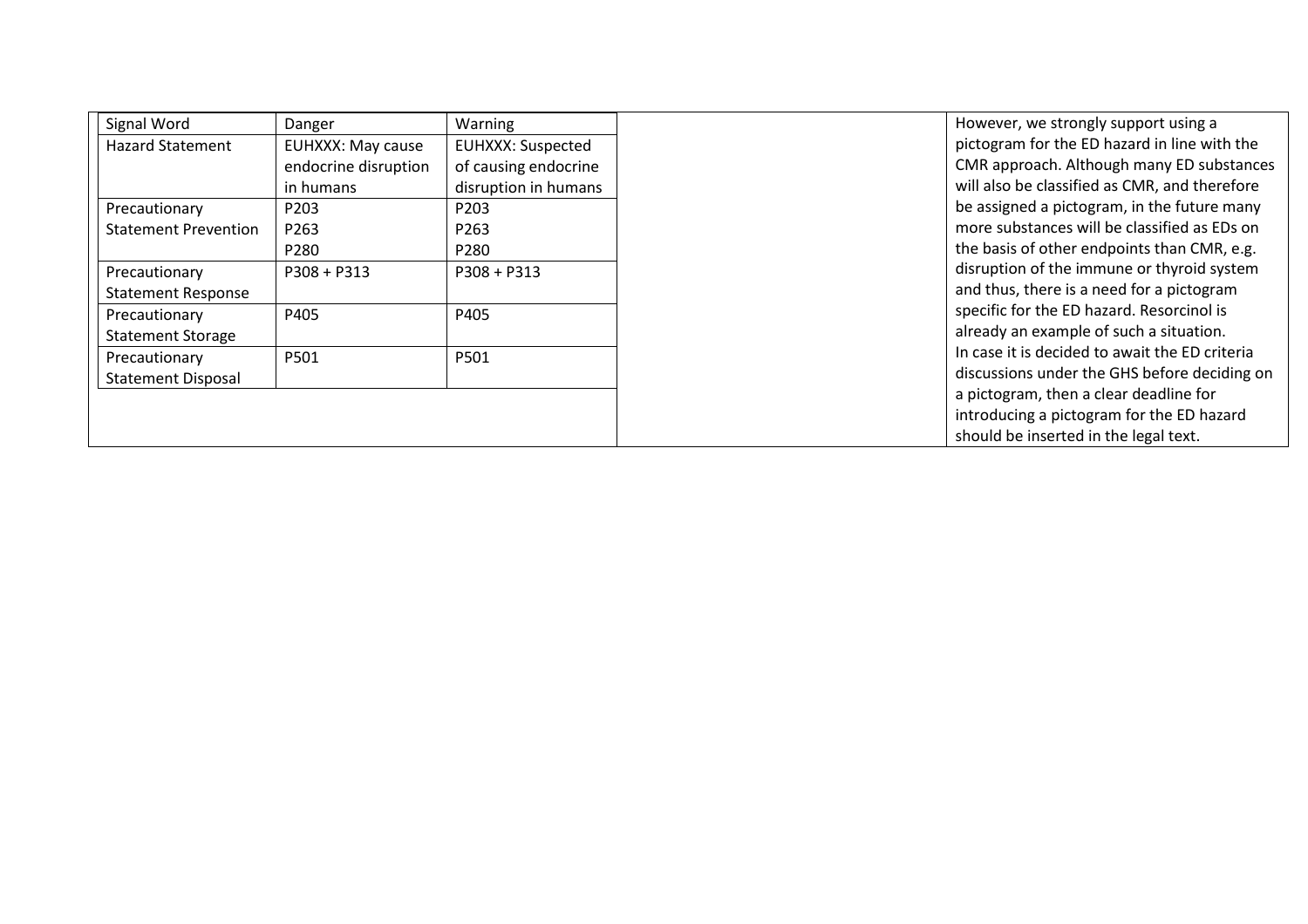## **Annex 1.B: Proposal of hazard class for the environment**

| Text proposal                                                                                                                                                                                                                                                                                                                                                                                   | <b>Proposal for text revisions</b>                                                                                                                                                                                                                        | <b>Our comments</b>                                                                                                                                                                                                                                                                                                                                                                                                                                                                     |
|-------------------------------------------------------------------------------------------------------------------------------------------------------------------------------------------------------------------------------------------------------------------------------------------------------------------------------------------------------------------------------------------------|-----------------------------------------------------------------------------------------------------------------------------------------------------------------------------------------------------------------------------------------------------------|-----------------------------------------------------------------------------------------------------------------------------------------------------------------------------------------------------------------------------------------------------------------------------------------------------------------------------------------------------------------------------------------------------------------------------------------------------------------------------------------|
| 4.2 Endocrine disrupting property for the environment                                                                                                                                                                                                                                                                                                                                           | Endocrine disrupting property disruptor for<br>the environment                                                                                                                                                                                            | We find it more consistent to use the wording<br>'endocrine disruptor for the environment' as<br>this terminology is used in 4.11.1.1 and table<br>4.2.1.                                                                                                                                                                                                                                                                                                                               |
| 4.2.1 Definitions and general considerations                                                                                                                                                                                                                                                                                                                                                    |                                                                                                                                                                                                                                                           |                                                                                                                                                                                                                                                                                                                                                                                                                                                                                         |
| 4.2.1.1 Endocrine disruptor means a substance or a mixture of<br>substances that alters function(s) of the endocrine system and<br>consequently causes adverse health effects in an intact organism, or its<br>progeny, or (sub)populations.                                                                                                                                                    | 4.2.1.1 Endocrine disruptor means a<br>substance or a mixture of substances that<br>alters function(s) of the endocrine system<br>and <b>consequently</b> causes adverse health<br>effects in an intact organism, or its progeny,<br>or (sub)populations. | We strongly recommend deleting the word<br>'consequently' to avoid creating any<br>confusion.<br>The text for Category 1 and Category 2 clearly<br>defines that there should be a biologically<br>plausible link between the adverse effects<br>and the endocrine activity, therefore, it meets<br>the WHO definition. The proposed wording<br>already deviates from the WHO definition<br>by not including 'exogenous', as well as the<br>reference to potential endocrine disruptors. |
| 4.2.1.2 An adverse effect is defined for the purpose of section 4.2 as a<br>change in morphology, physiology, growth, development, reproduction<br>or lifespan of an organism, system or (sub)population that results in an<br>impairment of functional capacity, an impairment of the capacity to<br>compensate for additional stress or an increase in susceptibility to other<br>influences. |                                                                                                                                                                                                                                                           |                                                                                                                                                                                                                                                                                                                                                                                                                                                                                         |
| 4.2.1.3 An endocrine activity is defined for the purpose of section 4.2 as<br>an interaction with the endocrine system that can potentially result in a<br>response of the endocrine system, target organs and tissues. A<br>substance that has an endocrine activity has the potential to alter the<br>function(s) of the endocrine system.                                                    |                                                                                                                                                                                                                                                           |                                                                                                                                                                                                                                                                                                                                                                                                                                                                                         |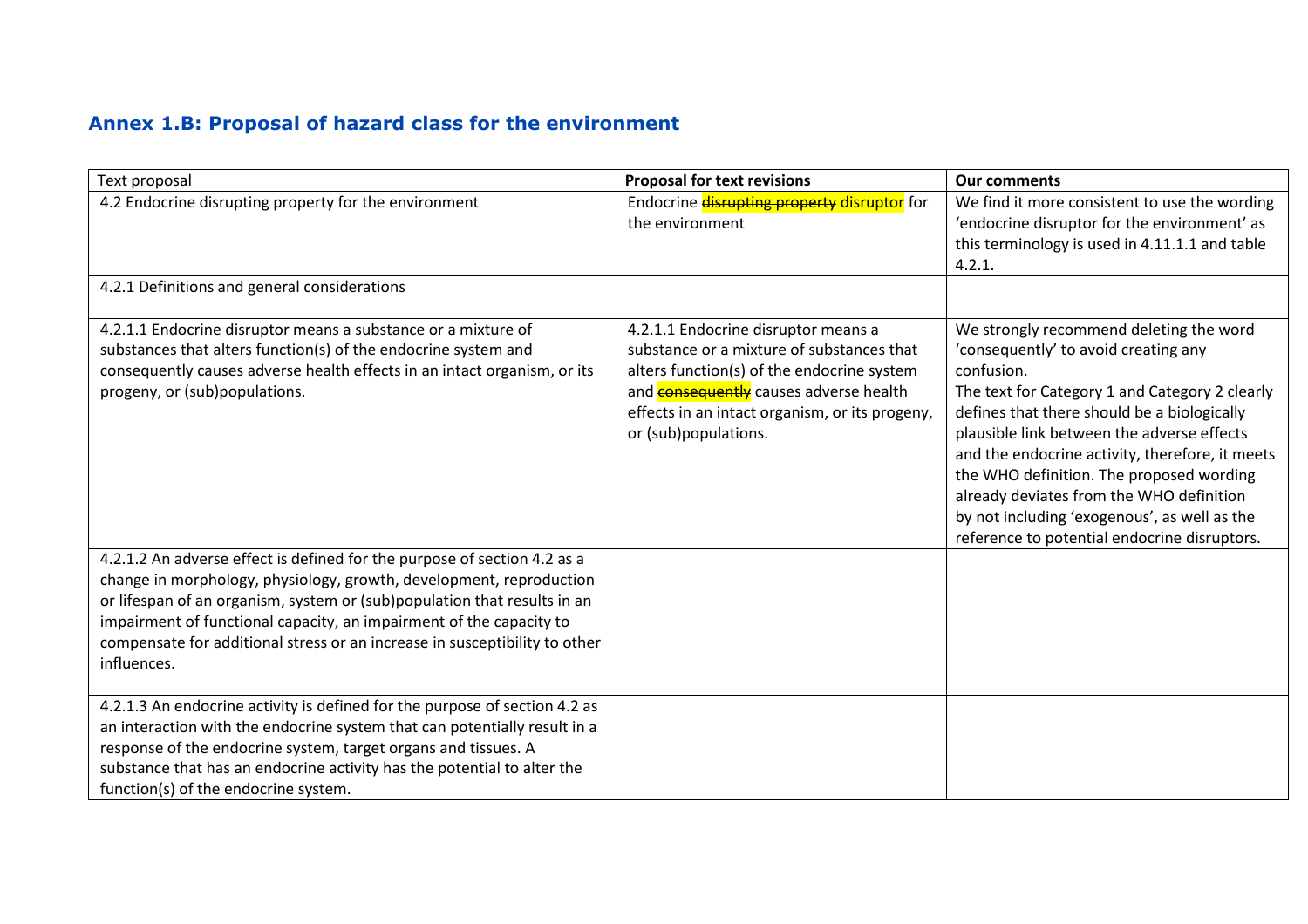| 4.2.2 Classification criteria for substances       |                                                                                                                                                                                                                                                                                                                                                                                                                                                               |                                                                                                                                                                                                                                                                                                                                |                                                                                                                                                                                                                                                                     |
|----------------------------------------------------|---------------------------------------------------------------------------------------------------------------------------------------------------------------------------------------------------------------------------------------------------------------------------------------------------------------------------------------------------------------------------------------------------------------------------------------------------------------|--------------------------------------------------------------------------------------------------------------------------------------------------------------------------------------------------------------------------------------------------------------------------------------------------------------------------------|---------------------------------------------------------------------------------------------------------------------------------------------------------------------------------------------------------------------------------------------------------------------|
| 4.2.2.1 Hazard categories<br>of evidence approach. | For the purpose of classification for endocrine disrupting properties for<br>the environment, substances are allocated to one of two categories<br>based on strength of evidence and additional considerations in a weight                                                                                                                                                                                                                                    |                                                                                                                                                                                                                                                                                                                                |                                                                                                                                                                                                                                                                     |
|                                                    | Table 4.2.1<br>Hazard categories for endocrine disruptors for the environment                                                                                                                                                                                                                                                                                                                                                                                 |                                                                                                                                                                                                                                                                                                                                |                                                                                                                                                                                                                                                                     |
| Categories<br>CATEGORY 1                           | Criteria<br>Known or presumed endocrine disruptors for the<br>environment<br>The classification in Category 1 is largely based on<br>evidence from animal data. Such data shall provide<br>evidence that the substance meets the 3 criteria below:<br>a) an adverse effect in an intact organism or its<br>progeny; and<br>b) endocrine activity; and<br>an endocrine disrupting mode of action, i.e.<br>c)<br>there is a biologically plausible link between | do<br>The classification in Category 1 is largely<br>based on evidence from animal data possibly<br>supplemented by other data. Such data shall<br>provide evidence that the substance meets<br>the 3 criteria below:<br>an adverse effect in an intact<br>a)<br>organism or its progeny; and<br>endocrine activity; and<br>b) | We strongly support this new wording for the<br>Category 1. In addition, we recommend<br>adding a clear signal that animal data can be<br>supplemented by other data to strengthen the<br>WoE, and to be prepared for future new<br>alternative assessment methods. |
|                                                    | the endocrine activity and the adverse effect.<br>However, when there is information that raises doubt<br>about the relevance of the endocrine disrupting mode<br>of action for the environment, classification in Category<br>2 may be more appropriate.                                                                                                                                                                                                     | an endocrine disrupting mode of<br>C)<br>action, i.e. there is a biologically<br>plausible link between the<br>endocrine activity and the adverse<br>effect.<br>do                                                                                                                                                             |                                                                                                                                                                                                                                                                     |
| CATEGORY 2                                         | Suspected endocrine disruptors for the environment                                                                                                                                                                                                                                                                                                                                                                                                            |                                                                                                                                                                                                                                                                                                                                |                                                                                                                                                                                                                                                                     |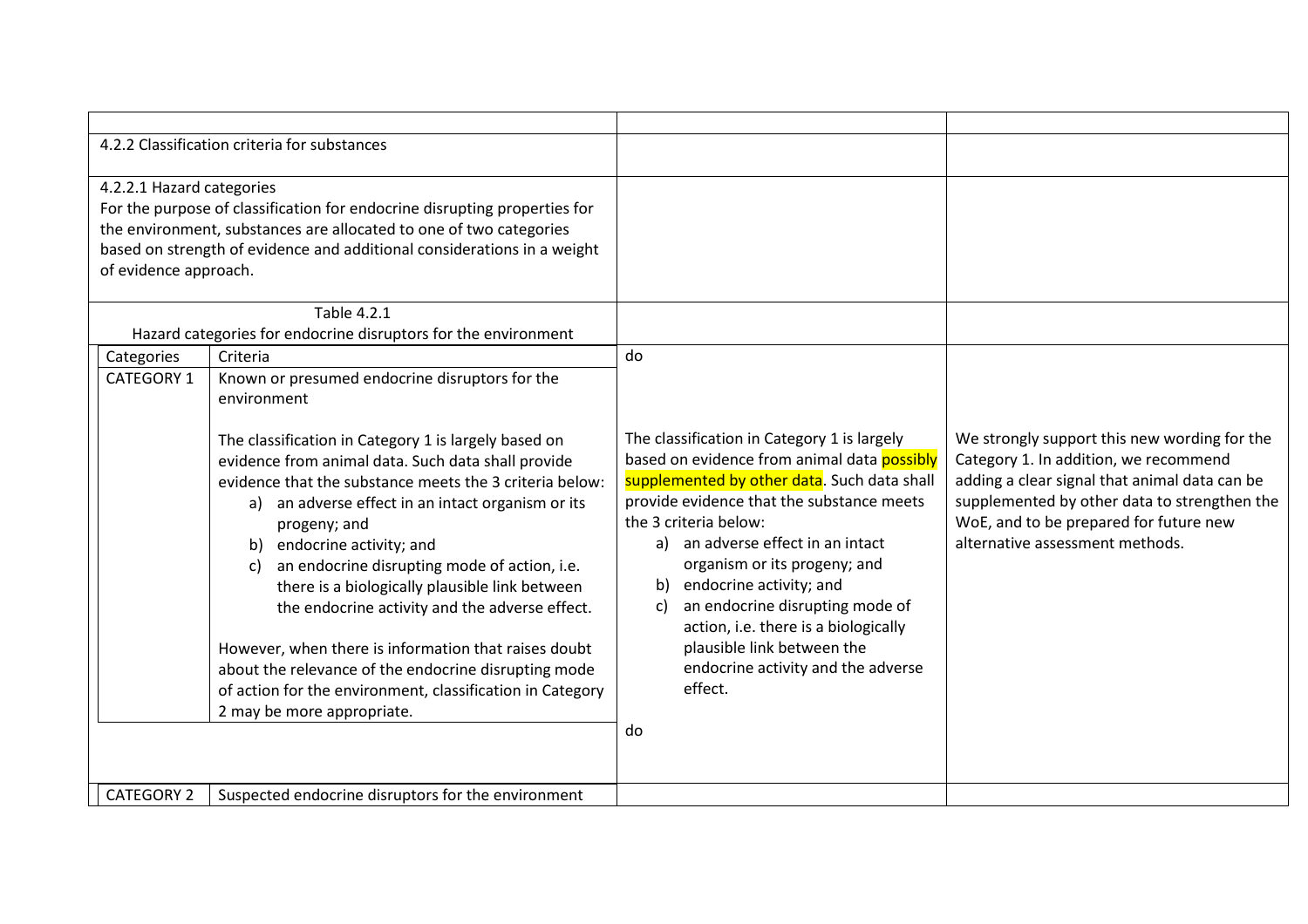|                                                                                                                                                                                                                                                                                                                                                           | A substance is classified in Category 2 for endocrine<br>disrupting properties, if:<br>evidence is available to conclude that the<br>substance meets one of the two criteria (a or b)<br>above; and<br>for the remaining criterion (a or b), the<br>evidence is not sufficiently convincing to place<br>the substance in Category 1; and<br>for the third criterion (c), there must be<br>evidence that the endocrine disrupting mode of<br>action is biologically plausible. | A substance is classified in Category 2 for<br>endocrine disrupting properties, if:<br>evidence is available to conclude<br>that the substance meets one of the<br>two criteria (a or b) above; and<br>the evidence for the remaining<br>criterion (a or b), the evidence is not<br>sufficiently convincing to place the<br>substance in Category 1; and<br>for the third criterion (c), there must<br>be evidence that the endocrine<br>disrupting mode of action is<br>biologically plausible. | We strongly recommend revising the text<br>proposal for Category 2. Currently, it still sets<br>a too high burden of proof for identification<br>of Suspected EDs, as it requires that one of<br>the two criteria (a or b) meet the<br>requirements for Category 1 ED. This is not<br>consistent with the CMR approach for human<br>health, and rather requires a higher level of<br>evidence than required to be classified as<br>CMR. Further, if adopted, this approach will<br>limit the number of substances identified as<br>Suspected EDs. It is concerning in the current<br>situation of overall lack of data on substances<br>with ED properties and shortcomings of<br>validated test methods with relevant ED |
|-----------------------------------------------------------------------------------------------------------------------------------------------------------------------------------------------------------------------------------------------------------------------------------------------------------------------------------------------------------|-------------------------------------------------------------------------------------------------------------------------------------------------------------------------------------------------------------------------------------------------------------------------------------------------------------------------------------------------------------------------------------------------------------------------------------------------------------------------------|--------------------------------------------------------------------------------------------------------------------------------------------------------------------------------------------------------------------------------------------------------------------------------------------------------------------------------------------------------------------------------------------------------------------------------------------------------------------------------------------------|---------------------------------------------------------------------------------------------------------------------------------------------------------------------------------------------------------------------------------------------------------------------------------------------------------------------------------------------------------------------------------------------------------------------------------------------------------------------------------------------------------------------------------------------------------------------------------------------------------------------------------------------------------------------------------------------------------------------------|
| 4.2.2.2 Basis of classification                                                                                                                                                                                                                                                                                                                           |                                                                                                                                                                                                                                                                                                                                                                                                                                                                               |                                                                                                                                                                                                                                                                                                                                                                                                                                                                                                  | endpoints.                                                                                                                                                                                                                                                                                                                                                                                                                                                                                                                                                                                                                                                                                                                |
|                                                                                                                                                                                                                                                                                                                                                           |                                                                                                                                                                                                                                                                                                                                                                                                                                                                               |                                                                                                                                                                                                                                                                                                                                                                                                                                                                                                  |                                                                                                                                                                                                                                                                                                                                                                                                                                                                                                                                                                                                                                                                                                                           |
| Classification is made on the basis of the appropriate criteria, outlined<br>above, and an assessment of the total weight of evidence (see 1.1.1).<br>Classification as an endocrine disruptor for the environment is intended<br>to be used for substances which have an intrinsic, specific property to<br>produce an endocrine-related adverse effect. |                                                                                                                                                                                                                                                                                                                                                                                                                                                                               |                                                                                                                                                                                                                                                                                                                                                                                                                                                                                                  |                                                                                                                                                                                                                                                                                                                                                                                                                                                                                                                                                                                                                                                                                                                           |
|                                                                                                                                                                                                                                                                                                                                                           | Endocrine-related adverse effects shall have been observed in the<br>absence of other toxic effects, or if occurring together with other toxic<br>effects the endocrine-related adverse effects are considered not to be a<br>secondary non-specific consequence of the other toxic effects.                                                                                                                                                                                  |                                                                                                                                                                                                                                                                                                                                                                                                                                                                                                  |                                                                                                                                                                                                                                                                                                                                                                                                                                                                                                                                                                                                                                                                                                                           |
| 4.2.2.3 Weight of evidence                                                                                                                                                                                                                                                                                                                                |                                                                                                                                                                                                                                                                                                                                                                                                                                                                               |                                                                                                                                                                                                                                                                                                                                                                                                                                                                                                  |                                                                                                                                                                                                                                                                                                                                                                                                                                                                                                                                                                                                                                                                                                                           |
|                                                                                                                                                                                                                                                                                                                                                           | 4.2.2.3.1 A weight of evidence determination (see section 1.1.1) means                                                                                                                                                                                                                                                                                                                                                                                                        |                                                                                                                                                                                                                                                                                                                                                                                                                                                                                                  | We strongly recommend that CLP further                                                                                                                                                                                                                                                                                                                                                                                                                                                                                                                                                                                                                                                                                    |
|                                                                                                                                                                                                                                                                                                                                                           | that all available relevant scientific data (in vivo studies or adequately                                                                                                                                                                                                                                                                                                                                                                                                    |                                                                                                                                                                                                                                                                                                                                                                                                                                                                                                  | integrates the concept of grouping chemicals                                                                                                                                                                                                                                                                                                                                                                                                                                                                                                                                                                                                                                                                              |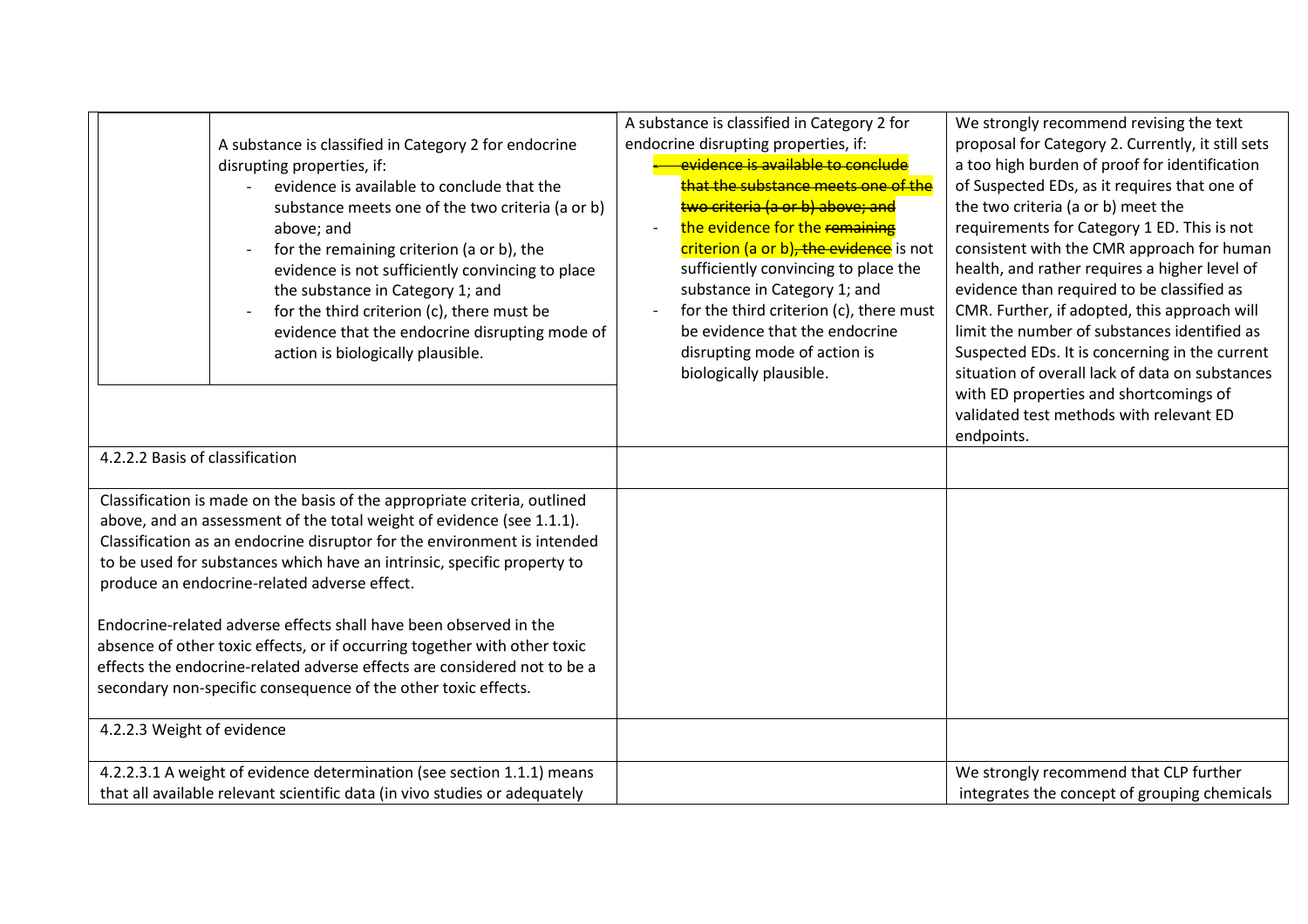|     | validated alternative test systems predictive of adverse effects in<br>humans or animals; as well as in vivo, in vitro, or, if applicable, in silico<br>studies and data from analogous substances using structure-activity<br>relationship (SAR), informing about endocrine modes of action) are<br>considered together, including peer-reviewed published studies and<br>additional acceptable data. |                     | based on their intrinsic properties, so that the<br>legislation allows for classification of a<br>substance based<br>on grouping of substances. |
|-----|--------------------------------------------------------------------------------------------------------------------------------------------------------------------------------------------------------------------------------------------------------------------------------------------------------------------------------------------------------------------------------------------------------|---------------------|-------------------------------------------------------------------------------------------------------------------------------------------------|
|     | 4.2.2.3.2 In applying the weight of evidence determination, the<br>assessment of the scientific evidence shall, in particular, consider all of                                                                                                                                                                                                                                                         | Delete this section | We recommend fully deleting this section.<br>As currently drafted, it only indicates                                                            |
|     | the following factors:                                                                                                                                                                                                                                                                                                                                                                                 |                     | generalities of good scientific practise, which                                                                                                 |
| (a) | both positive and negative results;                                                                                                                                                                                                                                                                                                                                                                    |                     | come across as rather superfluous and would                                                                                                     |
| (b) | the relevance of the study design for the assessment of adverse                                                                                                                                                                                                                                                                                                                                        |                     | be more relevant to include in a guidance                                                                                                       |
|     | effects and its relevance at the (sub)population level, and for the                                                                                                                                                                                                                                                                                                                                    |                     | document.                                                                                                                                       |
|     | assessment of the endocrine activity;                                                                                                                                                                                                                                                                                                                                                                  |                     |                                                                                                                                                 |
| (c) | the adverse effects on reproduction, growth/development, and                                                                                                                                                                                                                                                                                                                                           |                     |                                                                                                                                                 |
|     | other relevant adverse effects which are likely to impact on                                                                                                                                                                                                                                                                                                                                           |                     |                                                                                                                                                 |
|     | (sub)populations. Adequate, reliable and representative field or                                                                                                                                                                                                                                                                                                                                       |                     |                                                                                                                                                 |
|     | monitoring data and/or results from population models shall as                                                                                                                                                                                                                                                                                                                                         |                     |                                                                                                                                                 |
|     | well be considered where available;                                                                                                                                                                                                                                                                                                                                                                    |                     |                                                                                                                                                 |
| (d) | the quality and consistency of the data, considering the pattern                                                                                                                                                                                                                                                                                                                                       |                     |                                                                                                                                                 |
|     | and coherence of the results within and between studies of a                                                                                                                                                                                                                                                                                                                                           |                     |                                                                                                                                                 |
|     | similar design and across different taxonomic groups;                                                                                                                                                                                                                                                                                                                                                  |                     |                                                                                                                                                 |
| (e) | the route of exposure, toxicokinetic and metabolism studies;                                                                                                                                                                                                                                                                                                                                           |                     |                                                                                                                                                 |
| (f) | the concept of the limit dose, and international guidelines on                                                                                                                                                                                                                                                                                                                                         |                     |                                                                                                                                                 |
|     | maximum recommended doses and for assessing confounding<br>effects of excessive toxicity;                                                                                                                                                                                                                                                                                                              |                     |                                                                                                                                                 |
|     |                                                                                                                                                                                                                                                                                                                                                                                                        |                     |                                                                                                                                                 |
|     | 4.2.2.3.3 Using a weight of evidence approach, the link between the                                                                                                                                                                                                                                                                                                                                    |                     |                                                                                                                                                 |
|     | adverse effect(s) and the endocrine activity shall be established based on                                                                                                                                                                                                                                                                                                                             |                     |                                                                                                                                                 |
|     | biological plausibility, which shall be determined in the light of current                                                                                                                                                                                                                                                                                                                             |                     |                                                                                                                                                 |
|     | scientific knowledge.                                                                                                                                                                                                                                                                                                                                                                                  |                     |                                                                                                                                                 |
|     |                                                                                                                                                                                                                                                                                                                                                                                                        |                     |                                                                                                                                                 |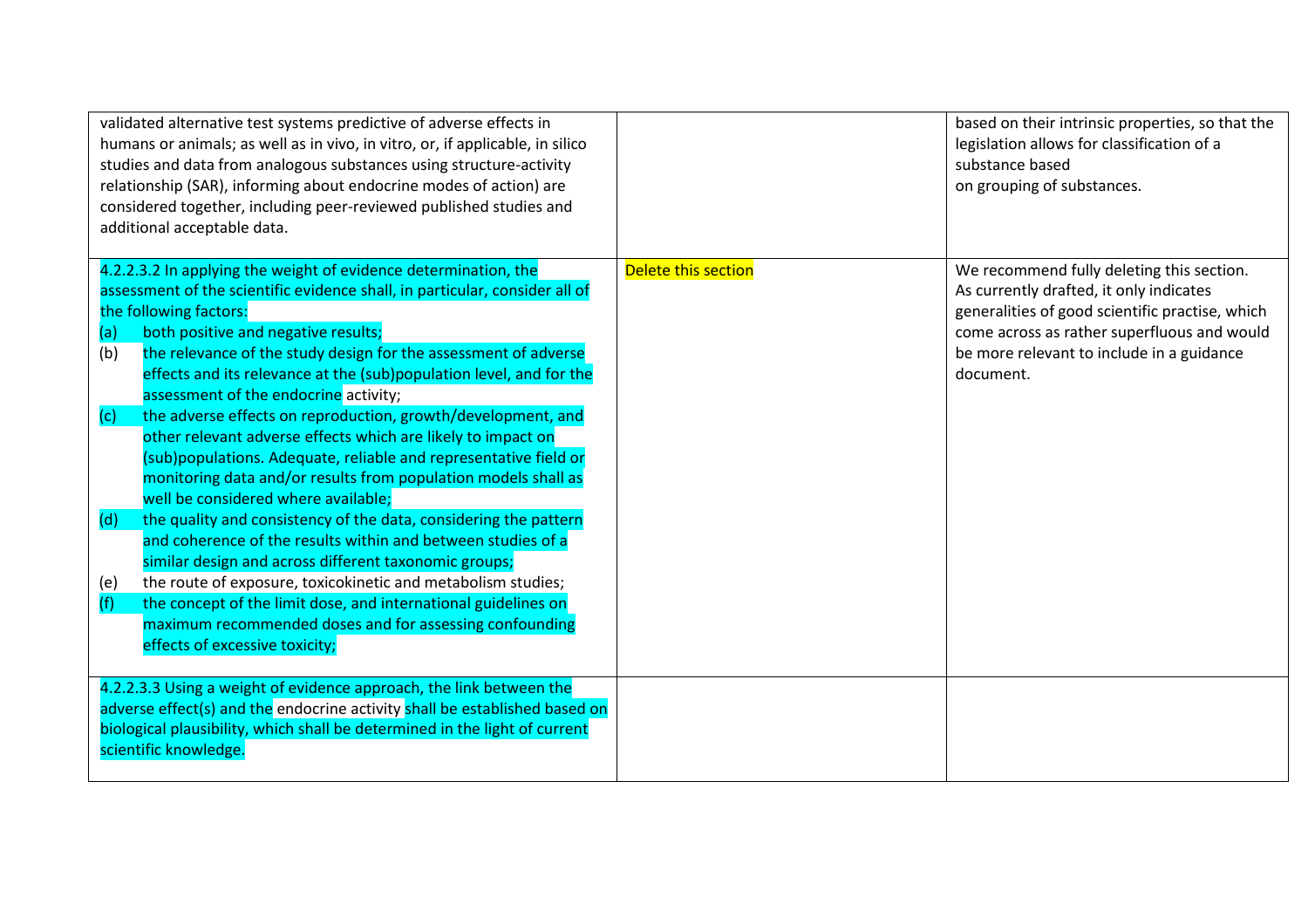| 4.2.2.3.4 Evidence used for the classification of a substance as an<br>endocrine disruptor for human health in section 3.11 should be<br>considered to assess the classification of the substance as endocrine<br>disruptor for the environment in the current section 4.2.                                                                                                                                                                                                                                                                                                                                                                                                                                                                                                                                                                                                              |                     |                                                                                                                                                                                                                                                                                                                                                                                                                                                                                                                                                                                                                                                                                                                                                                                                                                                                                                                                                                                                                                                             |
|------------------------------------------------------------------------------------------------------------------------------------------------------------------------------------------------------------------------------------------------------------------------------------------------------------------------------------------------------------------------------------------------------------------------------------------------------------------------------------------------------------------------------------------------------------------------------------------------------------------------------------------------------------------------------------------------------------------------------------------------------------------------------------------------------------------------------------------------------------------------------------------|---------------------|-------------------------------------------------------------------------------------------------------------------------------------------------------------------------------------------------------------------------------------------------------------------------------------------------------------------------------------------------------------------------------------------------------------------------------------------------------------------------------------------------------------------------------------------------------------------------------------------------------------------------------------------------------------------------------------------------------------------------------------------------------------------------------------------------------------------------------------------------------------------------------------------------------------------------------------------------------------------------------------------------------------------------------------------------------------|
| 4.2.2.3.5<br>Evidence considered not to support classification for<br>endocrine disruption<br>It is recognised that evidence may be seen in animals and/or in vitro that<br>do not justify classification. Such effects include, but are not limited to:<br>(a) evidence on adversity, endocrine activity or biological plausibility<br>such as<br>the available information is sufficient to postulate a non-<br>İ.<br>endocrine mode of action where an endocrine mode of<br>action can conclusively be excluded;<br>ii.<br>the structural or functional relationship between the key<br>events that result in the specific adverse effect is not<br>understood and considered implausible.<br>(b) substance-induced species-specific mechanisms of toxicity, i.e.<br>demonstrated with reasonable certainty to be not relevant for<br>human health, shall not justify classification. | Delete this section | We strongly recommend deleting this entire<br>section as detailed in our comments as<br>follow-up to CASG-ED4. Further, we rather<br>recommend adding a section on what<br>evidence is needed for classification as ED.<br>The CLP defines evidence needed for<br>classification of hazardous substances and it<br>seems therefore odd to introduce some<br>examples of evidence that does not support<br>classification because there may be many<br>examples of this. We also find this text very<br>challenging, and it can be the subject of many<br>scientific discussions.<br>Further, this exclusion from classification is<br>based on the current scientific knowledge,<br>without considering the huge knowledge gap<br>on many aspects of endocrine disruption.<br>Knowledge advances continuously and<br>therefore, evidence should not be excluded<br>because it is not yet understood, or be<br>considered implausible with the current state<br>of knowledge.<br>In all circumstances this text is more relevant<br>for a guidance document. |
| 4.2.3 Classification criteria for mixtures                                                                                                                                                                                                                                                                                                                                                                                                                                                                                                                                                                                                                                                                                                                                                                                                                                               |                     |                                                                                                                                                                                                                                                                                                                                                                                                                                                                                                                                                                                                                                                                                                                                                                                                                                                                                                                                                                                                                                                             |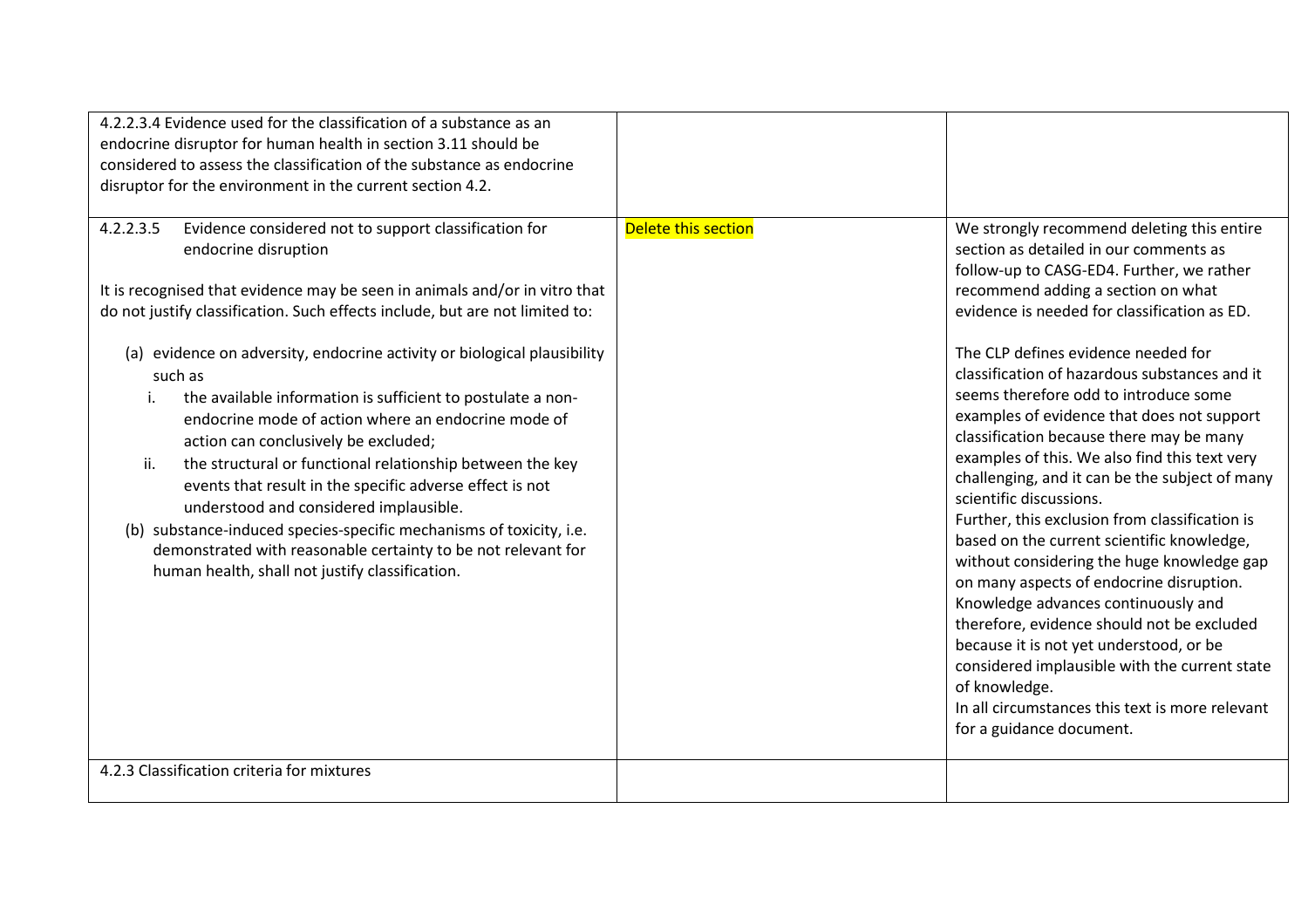| 4.2.3.1 Classification of mixtures when data are available for all        |                                                                             |                      |               |                                                 |
|---------------------------------------------------------------------------|-----------------------------------------------------------------------------|----------------------|---------------|-------------------------------------------------|
| ingredients or only for some ingredients of the mixture                   |                                                                             |                      |               |                                                 |
|                                                                           |                                                                             |                      |               |                                                 |
|                                                                           | 4.2.3.1.1 The mixture shall be classified as an endocrine disruptor for the |                      |               |                                                 |
|                                                                           | environment when at least one ingredient has been classified as a           |                      |               |                                                 |
|                                                                           | Category 1 or Category 2 endocrine disruptor for the environment and is     |                      |               |                                                 |
|                                                                           | present at or above the appropriate generic concentration limit as          |                      |               |                                                 |
|                                                                           | shown in Table 4.2.2 for Category 1 and Category 2, respectively.           |                      |               |                                                 |
|                                                                           | Table 4.2.2                                                                 |                      |               |                                                 |
|                                                                           | Generic concentration limits of ingredients of a mixture classified as      |                      |               |                                                 |
|                                                                           | endocrine disruptor for the environment that trigger classification of the  |                      |               |                                                 |
|                                                                           | mixture                                                                     |                      |               |                                                 |
| Ingredient classified                                                     | Generic concentration limits triggering                                     |                      | <b>Delete</b> | As stated in our comments as follow-up to       |
| as:                                                                       | classification of a mixture as:                                             |                      |               | CASG-ED4, it makes no sense to                  |
|                                                                           | Category 1 endocrine                                                        | Category 2 endocrine |               | introduce generic concentration limits for EDs. |
|                                                                           | disruptor for the                                                           | disruptor for the    |               | The usual principles for toxicology cannot      |
|                                                                           | environment                                                                 | environment          |               | always be used for EDs due to their             |
| Category 1                                                                | $\geq 0.1$ %                                                                |                      |               | specificities; non-threshold substances,        |
| endocrine disruptor                                                       |                                                                             |                      |               | low dose effects and NMDRs.                     |
| for the environment                                                       |                                                                             |                      |               |                                                 |
| Category 2                                                                |                                                                             | $\geq 1 \%$          |               |                                                 |
| endocrine disruptor                                                       |                                                                             |                      |               |                                                 |
| for the environment                                                       |                                                                             |                      |               |                                                 |
| Note: The concentration limits in Table 4.2.2 apply to solids and liquids |                                                                             |                      |               |                                                 |
| (w/w units) as well as gases (v/v units).                                 |                                                                             |                      |               |                                                 |
|                                                                           |                                                                             |                      |               |                                                 |
| 4.2.3.2 Classification of mixtures when data are available for the        |                                                                             |                      |               |                                                 |
| complete mixture                                                          |                                                                             |                      |               |                                                 |
|                                                                           |                                                                             |                      |               |                                                 |
| 4.2.3.2.1 Classification of mixtures will be based on the available test  |                                                                             |                      |               |                                                 |
| data for the individual ingredients of the mixture using concentration    |                                                                             |                      |               |                                                 |
| limits for the ingredients classified as endocrine disruptor for the      |                                                                             |                      |               |                                                 |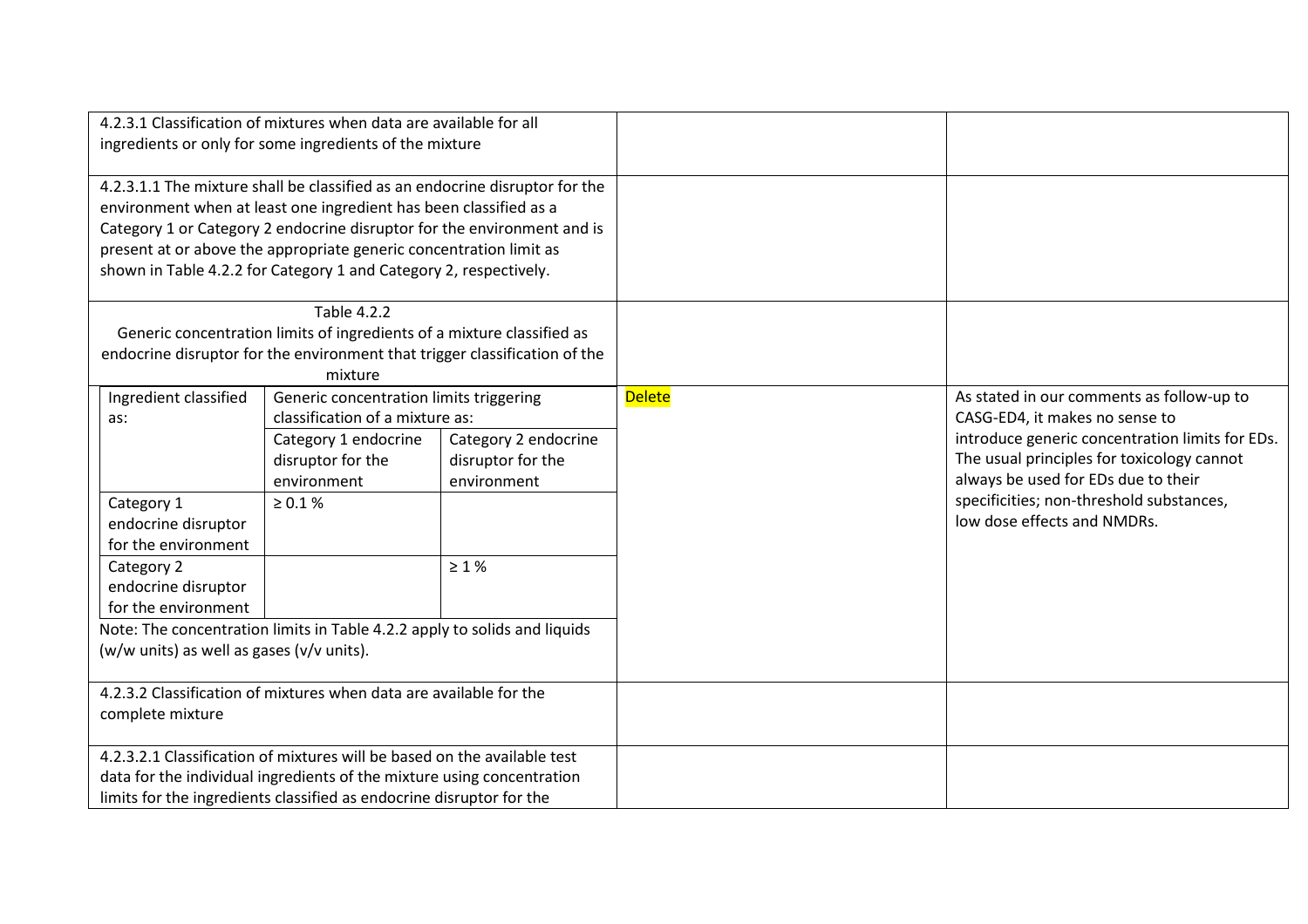| environment. On a case-by-case basis, test data on mixtures may be<br>used for classification when demonstrating effects that have not been |                          |                          |                                            |
|---------------------------------------------------------------------------------------------------------------------------------------------|--------------------------|--------------------------|--------------------------------------------|
| established from the evaluation based on the individual ingredients. In                                                                     |                          |                          |                                            |
| such cases, the test results for the mixture as a whole shall be conclusive                                                                 |                          |                          |                                            |
| taking into account dose and other factors such as duration,                                                                                |                          |                          |                                            |
| observations, sensitivity and statistical analysis of endocrine disrupting                                                                  |                          |                          |                                            |
| test systems. Adequate documentation supporting the classification shall                                                                    |                          |                          |                                            |
| be retained and made available for review upon request.                                                                                     |                          |                          |                                            |
| 4.2.3.3 Classification of mixtures when data are not available for the                                                                      |                          |                          |                                            |
| complete mixture: bridging principles                                                                                                       |                          |                          |                                            |
|                                                                                                                                             |                          |                          |                                            |
| 4.2.3.3.1 Where the mixture itself has not been tested to determine its                                                                     |                          |                          |                                            |
| endocrine disrupting properties for the environment, but there are                                                                          |                          |                          |                                            |
| sufficient data on the individual ingredients and similar tested mixtures                                                                   |                          |                          |                                            |
| (subject to paragraph 4.2.3.2.1) to adequately characterise the hazards<br>of the mixture, these data shall be used in accordance with the  |                          |                          |                                            |
| applicable bridging rules set out in section 1.1.3.                                                                                         |                          |                          |                                            |
|                                                                                                                                             |                          |                          |                                            |
| 4.2.4 Hazard Communication                                                                                                                  |                          |                          |                                            |
|                                                                                                                                             |                          |                          |                                            |
| 4.2.4.1 Label elements shall be used in accordance with Table 4.2.3, for                                                                    |                          |                          |                                            |
| substances or mixtures meeting the criteria for classification in this                                                                      |                          |                          |                                            |
| hazard class.                                                                                                                               |                          |                          |                                            |
|                                                                                                                                             |                          |                          |                                            |
|                                                                                                                                             | Table 4.2.3              |                          |                                            |
| Label elements of endocrine disrupting properties for the environment                                                                       |                          |                          |                                            |
| Classification                                                                                                                              | Category 1               | Category 2               | We can support the new hazard and          |
| Symbol/pictogram                                                                                                                            | No pictogram is used     | No pictogram is used     | precautionary statements.                  |
| Signal Word                                                                                                                                 | Danger                   | Warning                  | However, we strongly support using a       |
| <b>Hazard Statement</b>                                                                                                                     | <b>EUHXXX: May cause</b> | <b>EUHXXX: Suspected</b> | pictogram for the ED hazard, see also      |
|                                                                                                                                             | endocrine disruption     | of causing endocrine     | comments to table 3.11.3. When it comes to |
|                                                                                                                                             | in the environment       |                          | endocrine disruptors for the environment,  |